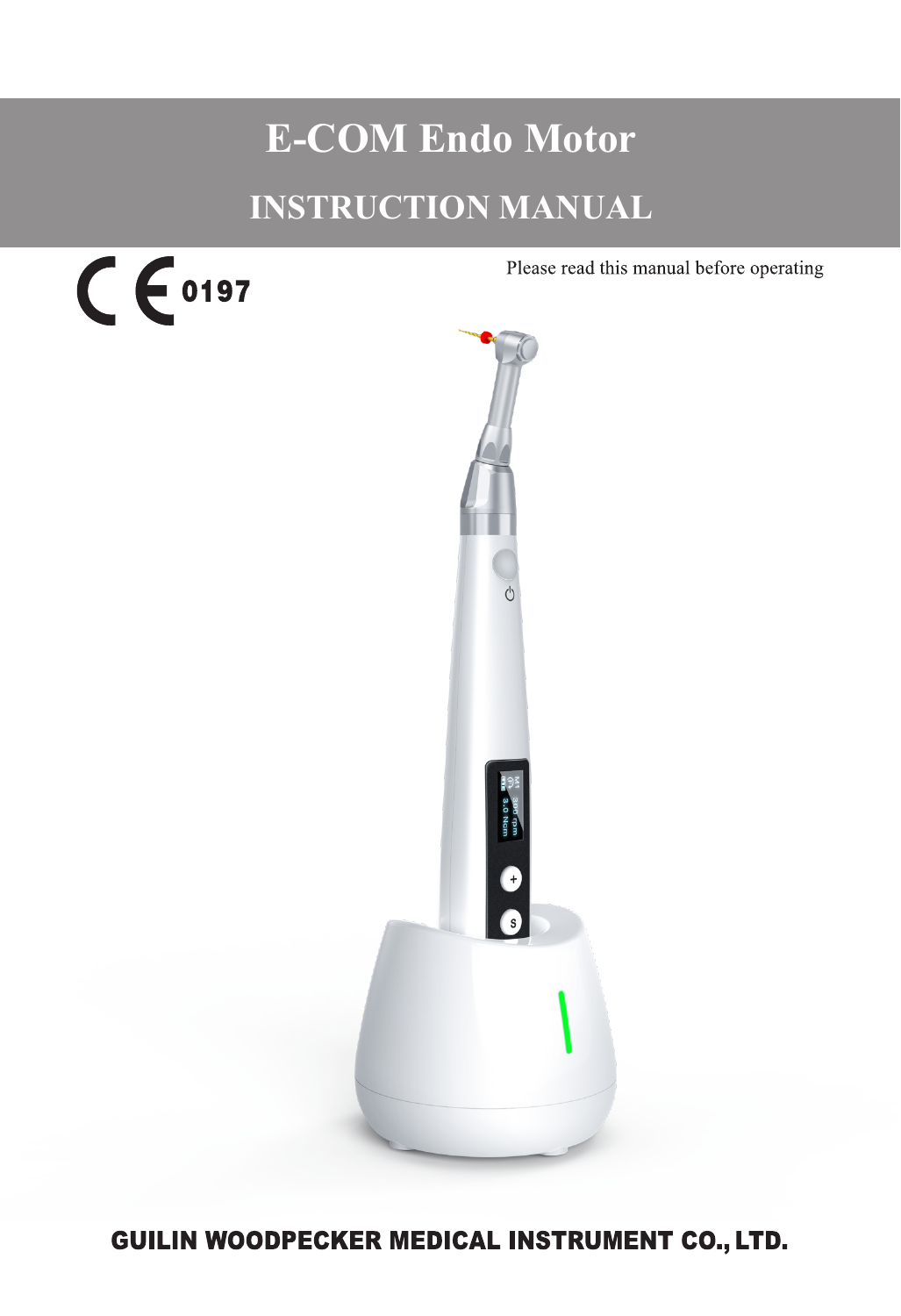### **Contents**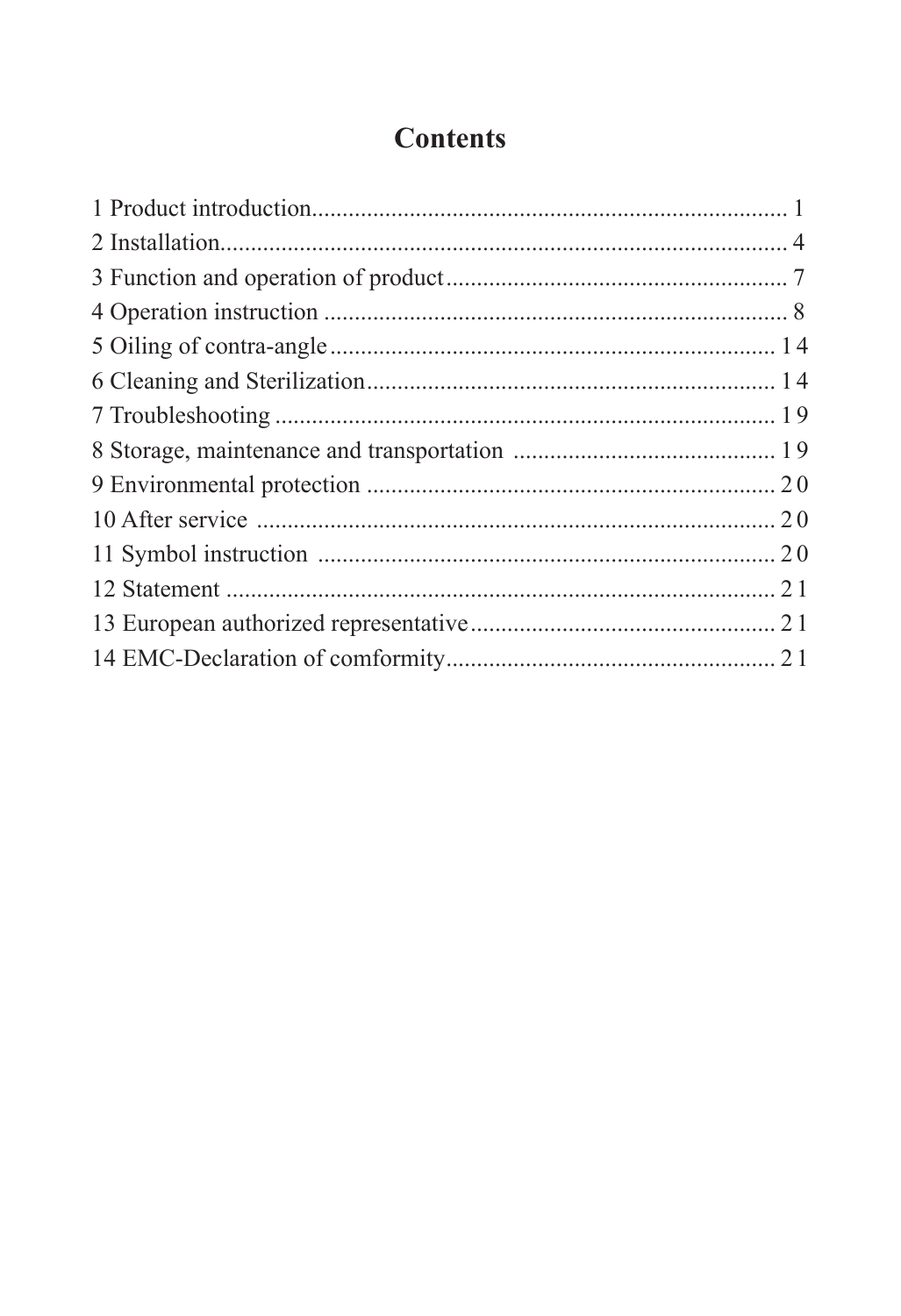### **Preface**

Guilin Woodpecker Medical Instrument Co., Ltd is a professional manufacturer researching, developing, and producing dental products. Woodpecker owns a sound quality control system. Guilin Woodpecker Medical Instrument Co., Ltd has two brands, Woodpecker and DTE. Its main products include Ultrasonic Scaler, Curing light, Apex locator, Ultrasurgery, Endo Motor, etc.

## **1 Product introduction**

#### **1.1 Product description**

E-COM is mainly used in Endodontic treatment. During root canal preparation procedure, it is used to mold and clean the root canal. Features:

a) Wireless handpiece enables more convenient operation.

b) Adopt real-time feedback technology and dynamic torque control, effectively preventing needle breakage.

c) Wireless handpiece enables more convenient operation.

d) Storage of 9 user-defined modes allows invocation at any time.

Under each mode, Continuous Rotation Mode, Reciprocating Motion Mode, and Reverse Rotation are for options.

#### **1.2 Model and specification**

E-COM

Please refer to packing list for device configurations.

#### **1.3 Scope of application**

1.3.1 The device is suitable for root canal molding and cleaning in endodontic treatment.

1.3.2 The device must be operated in hospital and clinic by the qualified dentists.

#### **1.4 Performance and composition**

The device is composed of charging base, handpiece, contra-angle, and power adapter, etc.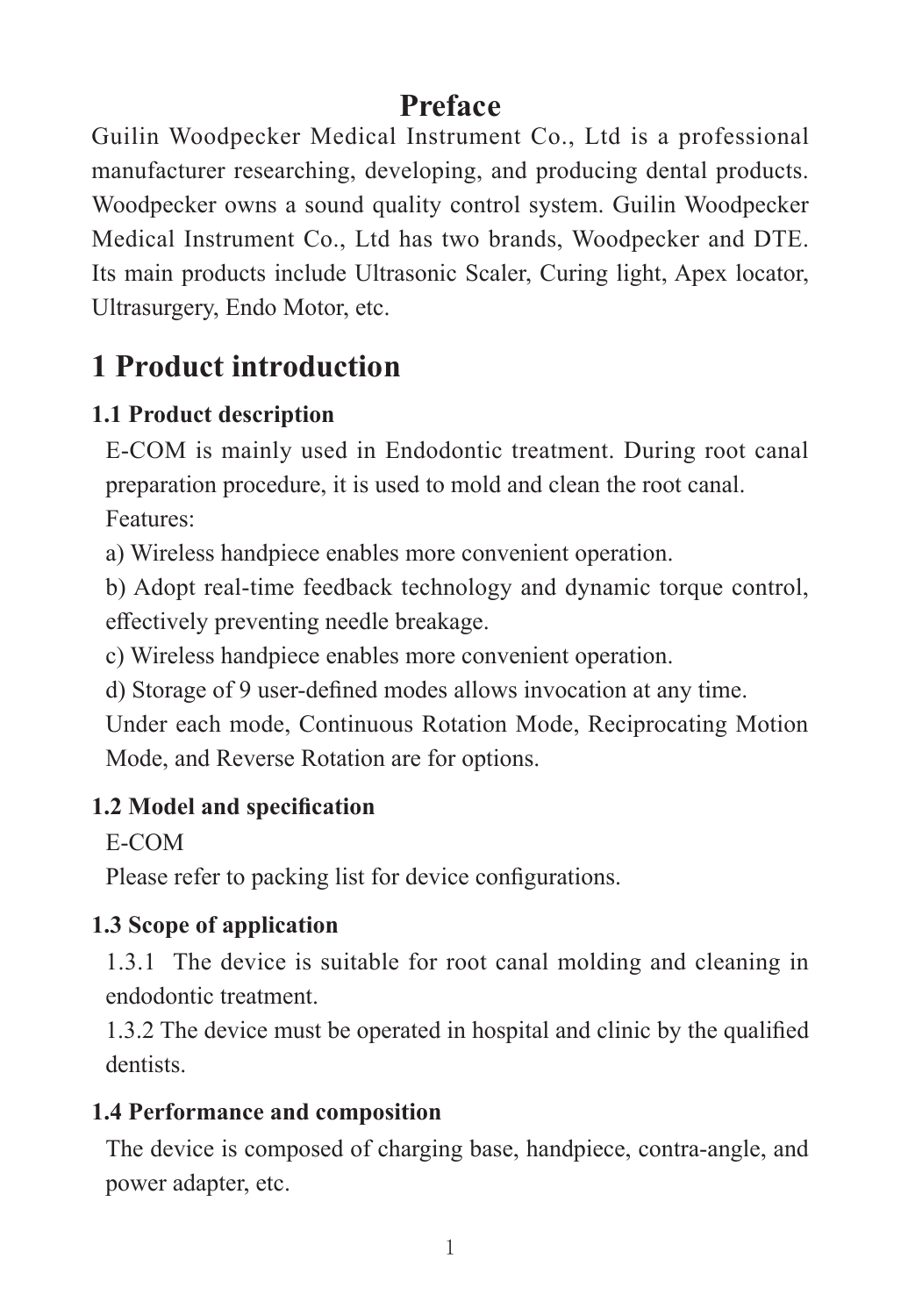

#### **1.5 Contraindication**

Patients with implanted pacemakers (or other electrical equipment) who are warned not to use household appliances such as electric razors, hair dryers, etc. are not recommended to use this device.

### **1.6 Warnings**

1.6.1 Please carefully read this Instruction Manual before first operation.

1.6.2 This device should be operated by professional and qualified dentist in qualified hospital or clinic.

1.6.3 Do not directly or indirectly place this device near heat source. Operate and store this device in reliable environment.

1.6.4 This device requires special precautions regarding electromagnetic compatibility (EMC) and must be in strict accordance with the EMC information for installation and use. Do not use this equipment especially in the vicinity of fluorescent lamps, radio transmitting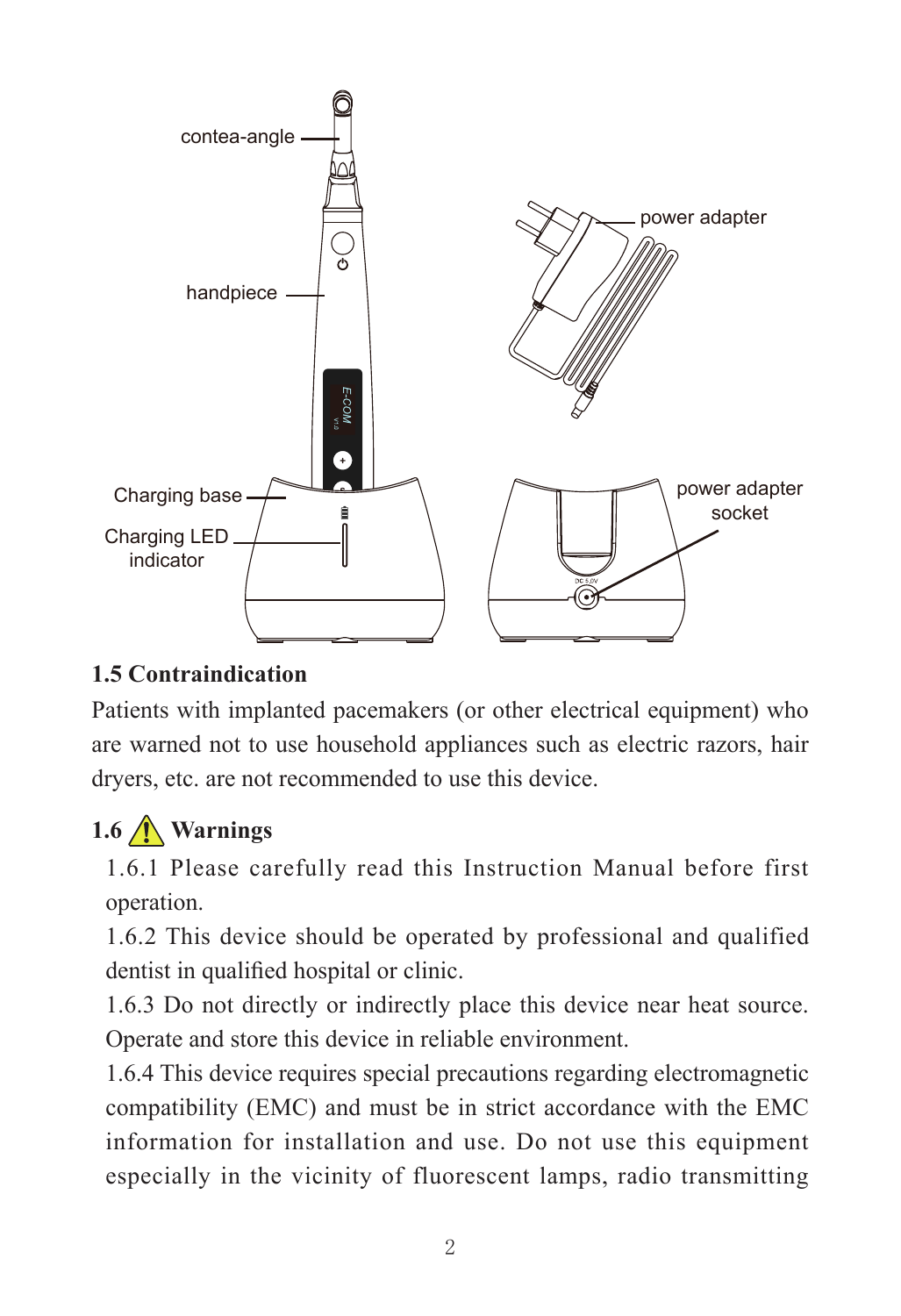devices, remote control devices, handheld and mobile high-frequency communication devices.

1.6.5 Long time use of Reciprocating Motion Mode may result in handpiece overheat, thus it should be left to cool for use. If the handpiece is overheated frequently, please contact local distributor.

1.6.6 Please use the original contra-angle. Otherwise it will not be used or cause adverse consequences.

1.6.7 Please do not make any changes to the device. Any changes may violate safety regulations, causing harm to the patient. There will be no promises of any modification.

1.6.8 Please use original power adapter. Other power adapter will result in damage to lithium battery and control circuit.

1.6.9 The handpiece cannot be autoclaved. Use disinfectant of neutral pH value or ethyl alcohol to wipe its surface.

1.6.10 Before the contra-angle stopping rotating, do not press the push cover of contra-angle. Otherwise the contra-angle will be broken.

1.6.11 Before the handpiece stopping rotating, do not remove the contra-angle. Otherwise the contra-angle and the gear inside handpiece will be broken.

1.6.12 Please confirm whether the file is well installed and locked before starting the handpiece.

1.6.13 The file of Continuous Rotation Mode shall not be used under Reciprocating Motion Mode and vice versa.

1.6.14 Please set torque and speed as per the recommended specifications of file manufacturer.

1.6.15 The Continuous Rotation Mode matches continuous rotating files; the Reciprocating Motion Mode matches reciprocating files (i.e. WAVE ONE); the Reverse Rotation Mode is adopted to pick the continuous rotating files out while the file accidentally gets stuck in the root canal.

#### **1.7 Device safety classification**

1.7.1 Type of operation mode: Continuous operating device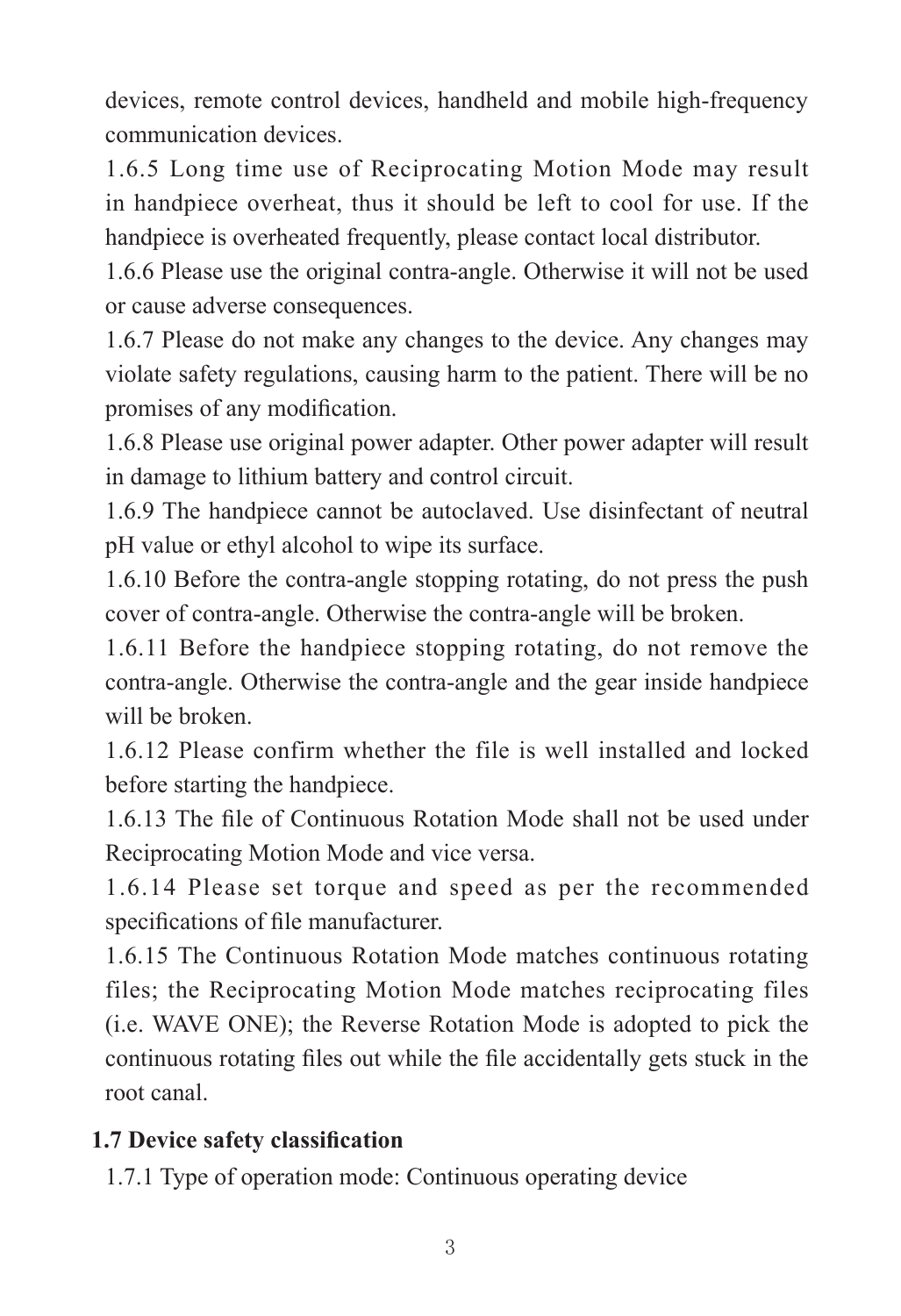1.7.2 Type of protection against electric shock: Class II equipment with internal power supply

1.7.3 Degree of protection against electric shock: BF type applied part

1.7.4 Degree of protection against harmful ingress of water: Ordinary equipment (IPX0)

1.7.5 Degree of safety application in the presence of a flammable anesthetic mixture with air, oxygen, or nitrous oxide: Equipment cannot be used in the presence of a flammable anesthetic mixture with air, oxygen, or nitrous oxide.

- 1.7.6 Applied part: contra-angle.
- 1.7.7 The contact duration of applied part: 1 to 10 minutes.

1.7.8 The temperature of the surface of applied part may reach 46.6℃.

#### **1.8 Primary technical specifications**

1.8.1 Battery

Lithium battery in handpiece: 3.6V /750mAh

1.8.2 Power adapter

Input: ~100V-240V 50Hz/60Hz 0.4A Max

Output: DC5V/1A

- 1.8.3 Torque: 0.6Ncm-5.0Ncm(6mNm ~ 50mNm)
- 1.8.4 Rotate speed: 100rpm~1000rpm

#### **1.9 Environment parameters**

- 1.9.1 Environment temperature: +5℃ ~ +40℃
- 1.9.2 Relative humidity:  $30\% \sim 75\%$
- 1.9.3 Atmospheric pressure: 70kPa ~ 106kPa

## **2 Installation**

#### **2.1 Basic accessories of product**



TE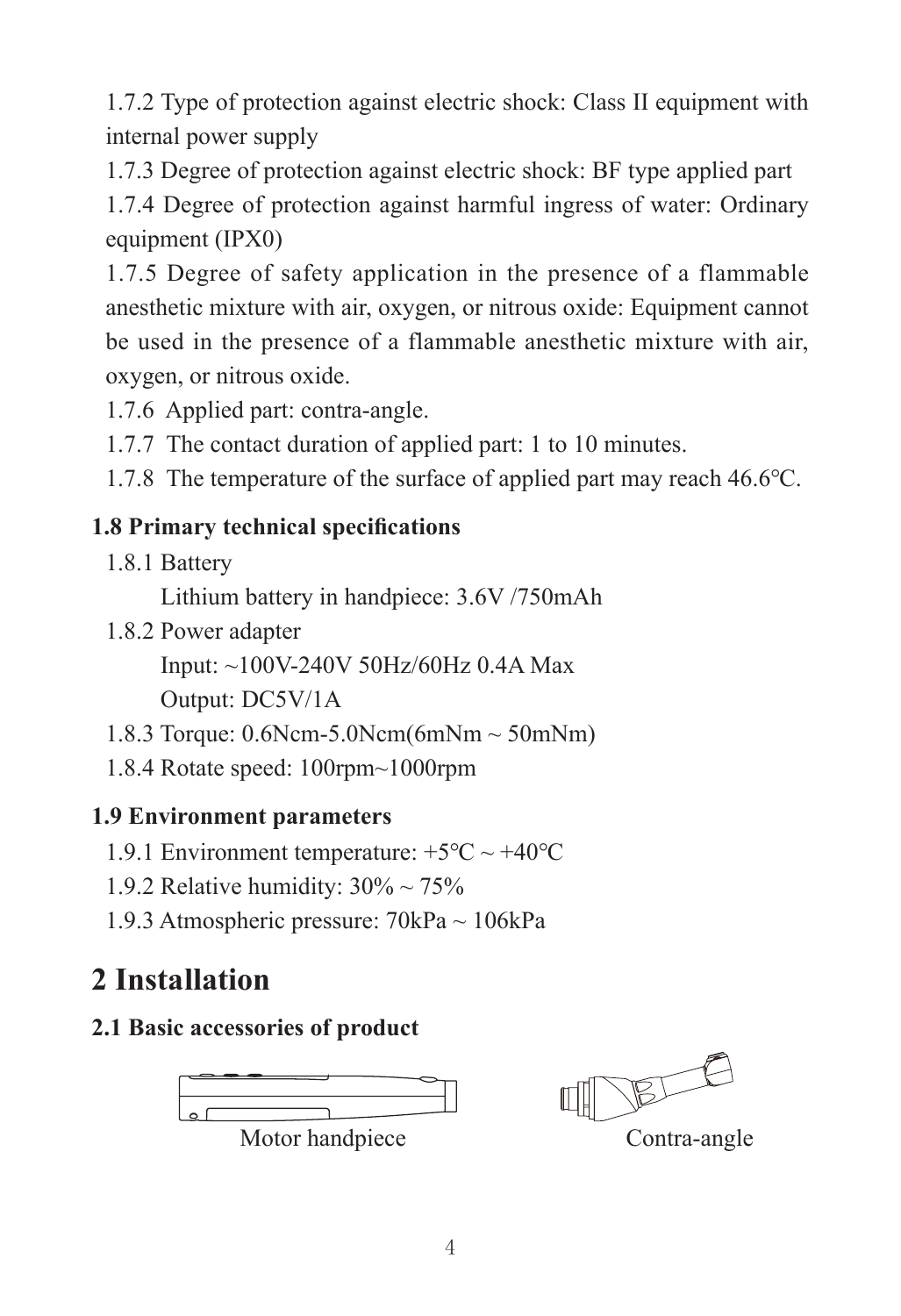

Power adapter

#### **2.2 Instructions for contra-angle**

2.2.1 The contra-antgle adopts precision gear transmission, and the transmission ratio is 1: 1. The material for contra-angle is copper. (Model:CA001)

2.2.2 Before the first use and after treatments, please clean and disinfect contra-angle with disinfectant of neutral PH value. After disinfection, lubricate it with specific cleaning oil. Finally, sterilize it under high temperature and high pressure (134℃, 2.0bar~2.3bar (0.20MPa~0.23MPa)).

2.2.3 The contra-angle can only be used cooperatively with this device. Otherwise the contra-angle will be damaged.

2.2.4 The service life of contra-angle is ONE year. But as a result of different use frequency, operating time, and the treatment complexity, the real service lives a re different.

#### **2.3 Installation and removal of contra-angle**

#### 2.3.1 Installation

Align the positioning pin of contra-angle with the positioning hole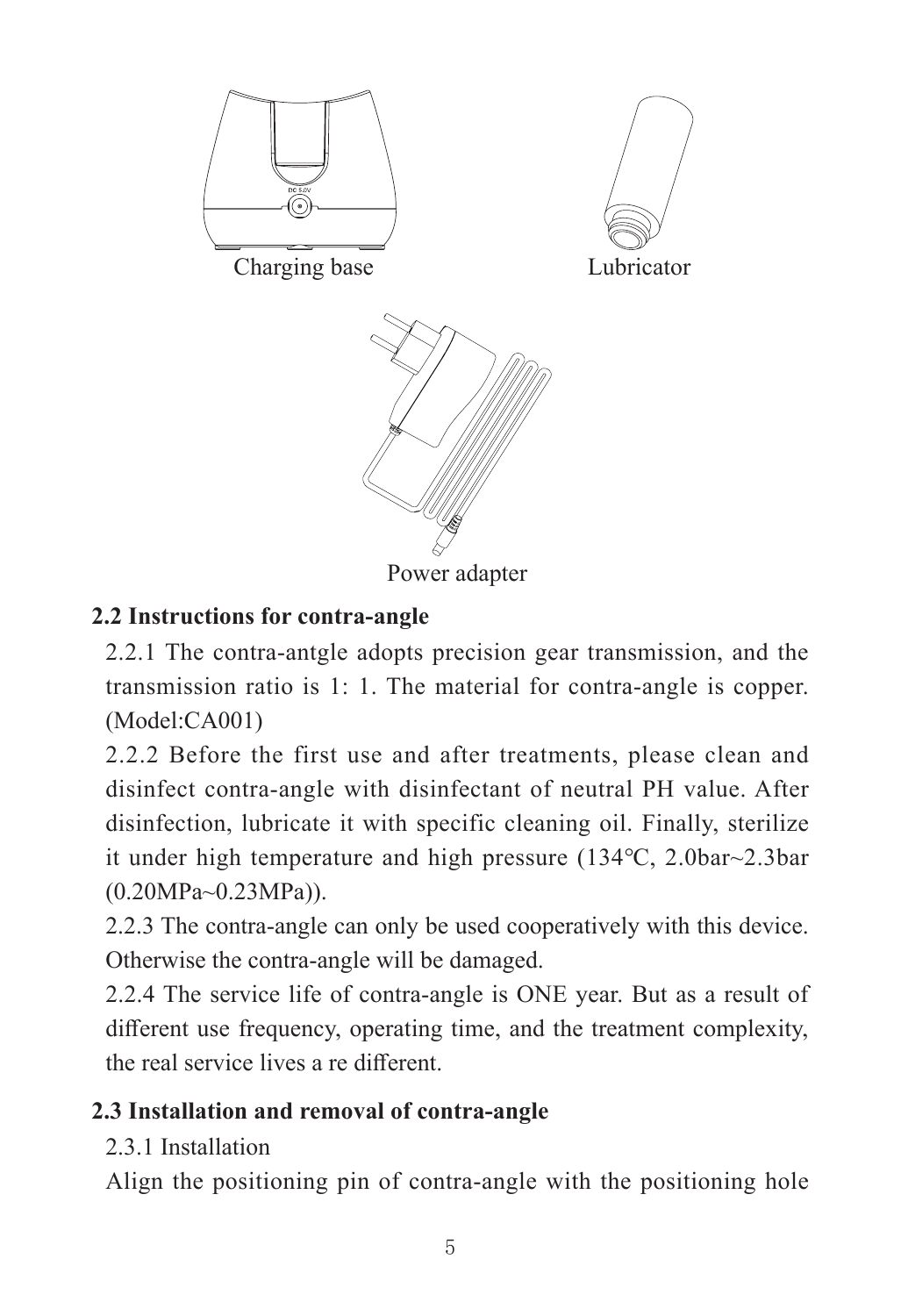of handpiece, horizontally pushing the contra-angle. A click sound indicates that it is well installed. By aligning those three pins on contraangle with those six holes on handpiece, the contra-angle can be installed in different angle. (As shown below)

2.3.2 Removal

Pull out the contra-angle horizontally when the motor handpiece does not start.



### **Warnings**

a) Before plugging in or pulling out contra-angle, please first stop the handpiece motor.

b) After installation, please check and confirm that the contra-angle has been well installed.

#### **2.4 Installation and removal of file**

#### 2.4.1 Installation of file

Before starting the device, plug the file into the hole of contra-angle head. While plugging, slightly screw the file with one hand, and press the push cover of contra-angle with another hand.

### **Warnings**

Please use standard file. The maximum length of the file is 31mm. And the appropriate minimum length of file handle is 11mm with 2.334-2.35 mm handle diameter, which meet the requirements on Class Ihandle in ISO 1797-1 Standard.

After plugging the file into contra-angle, let go the hand on push cover to assure that the file cannot be taken out.

#### 2.4.2 Removal of file

Pressing the push cover, and then directly pull out the file.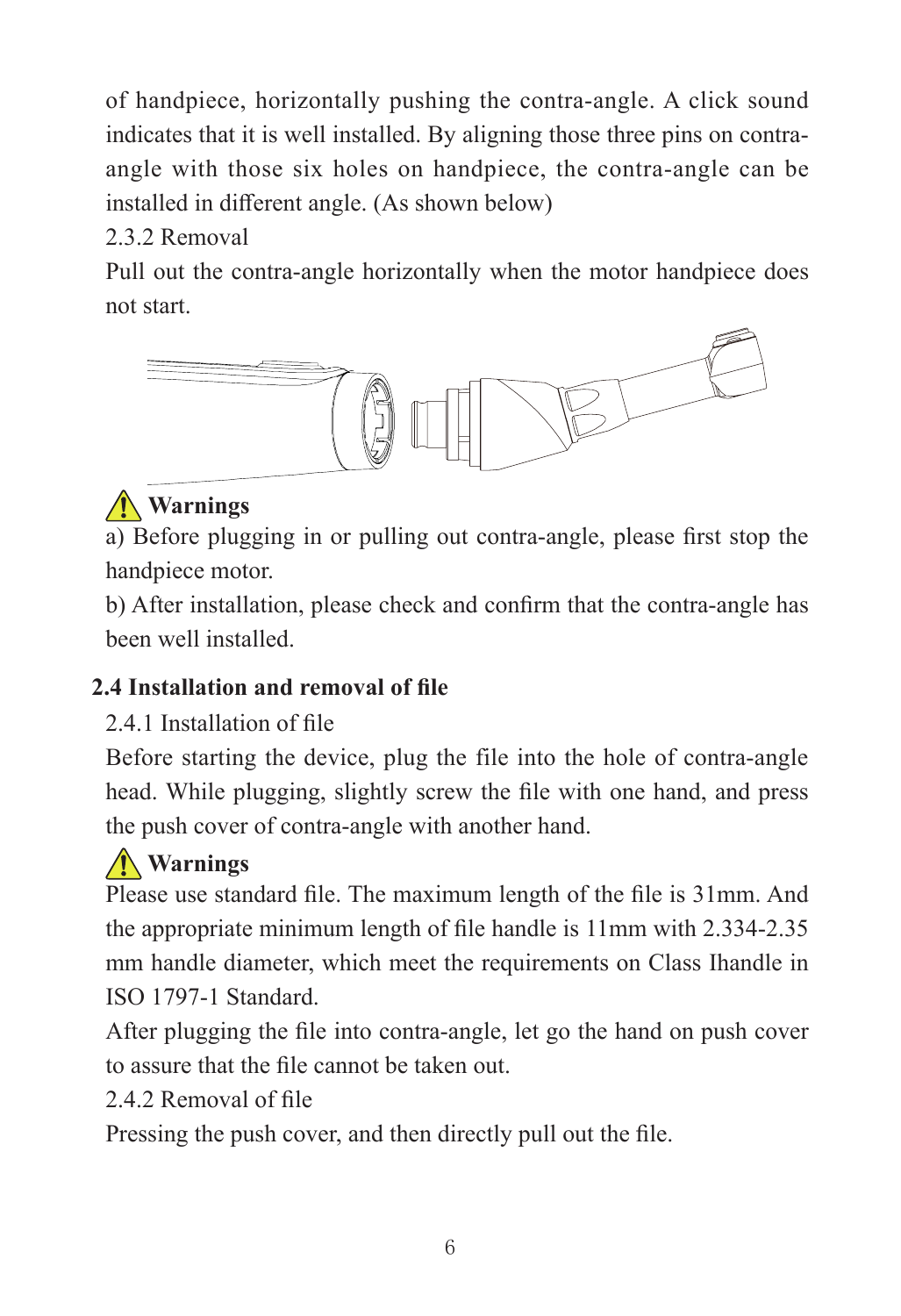## **Warnings**

a) Before plugging and pulling out the file, the handpiece must be stopped.

b) After the file is well installed, without pressing the push cover, the file should be firmly locked while slightly pulling the file.



## **3 Function and operation of product**

#### **3.1 Schematic drawing of handpiece**



Schematic drawing of handpiece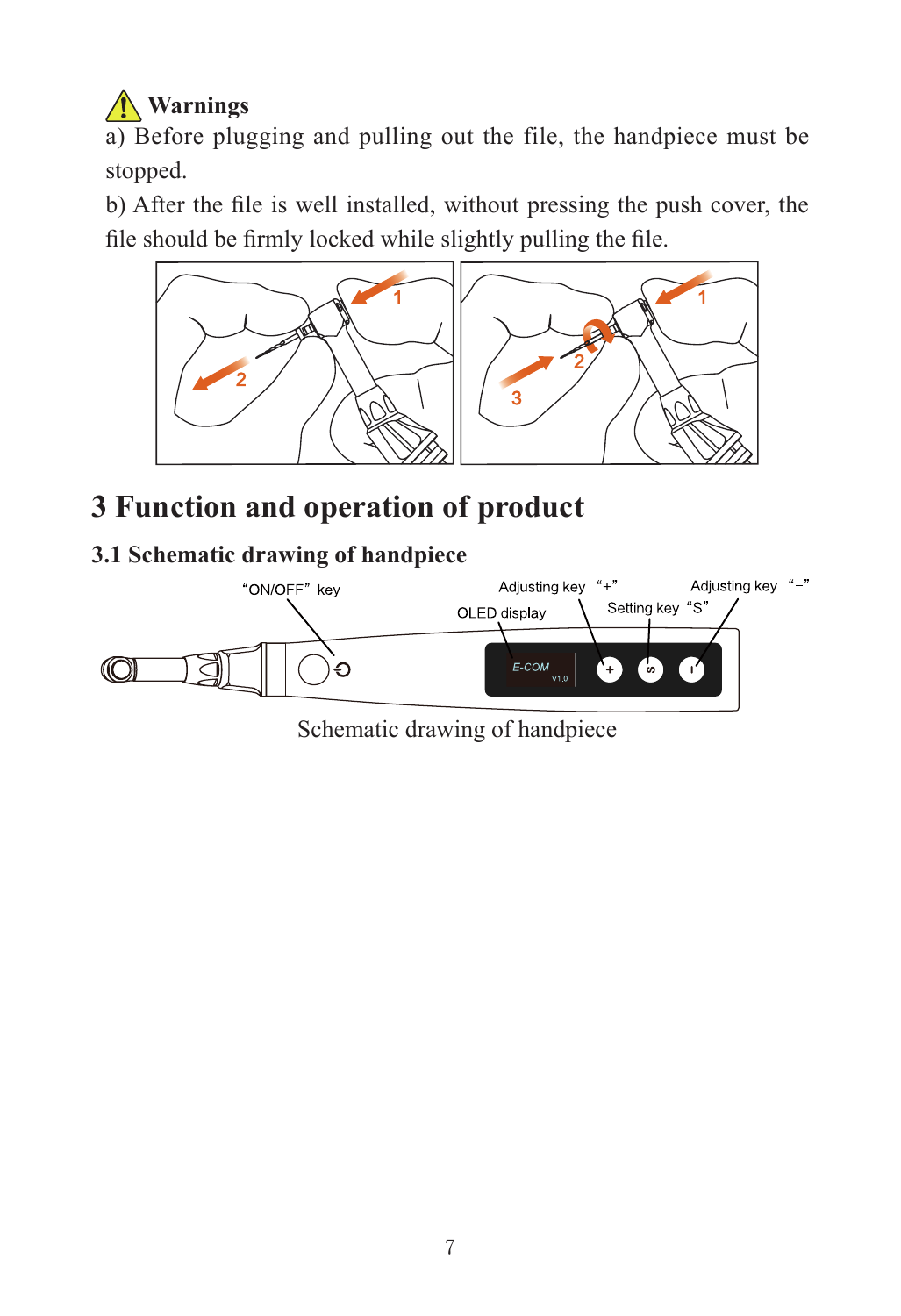#### **3.2 OLED display**



## **4 Operation instruction**

#### **4.1 Starting and Stopping**

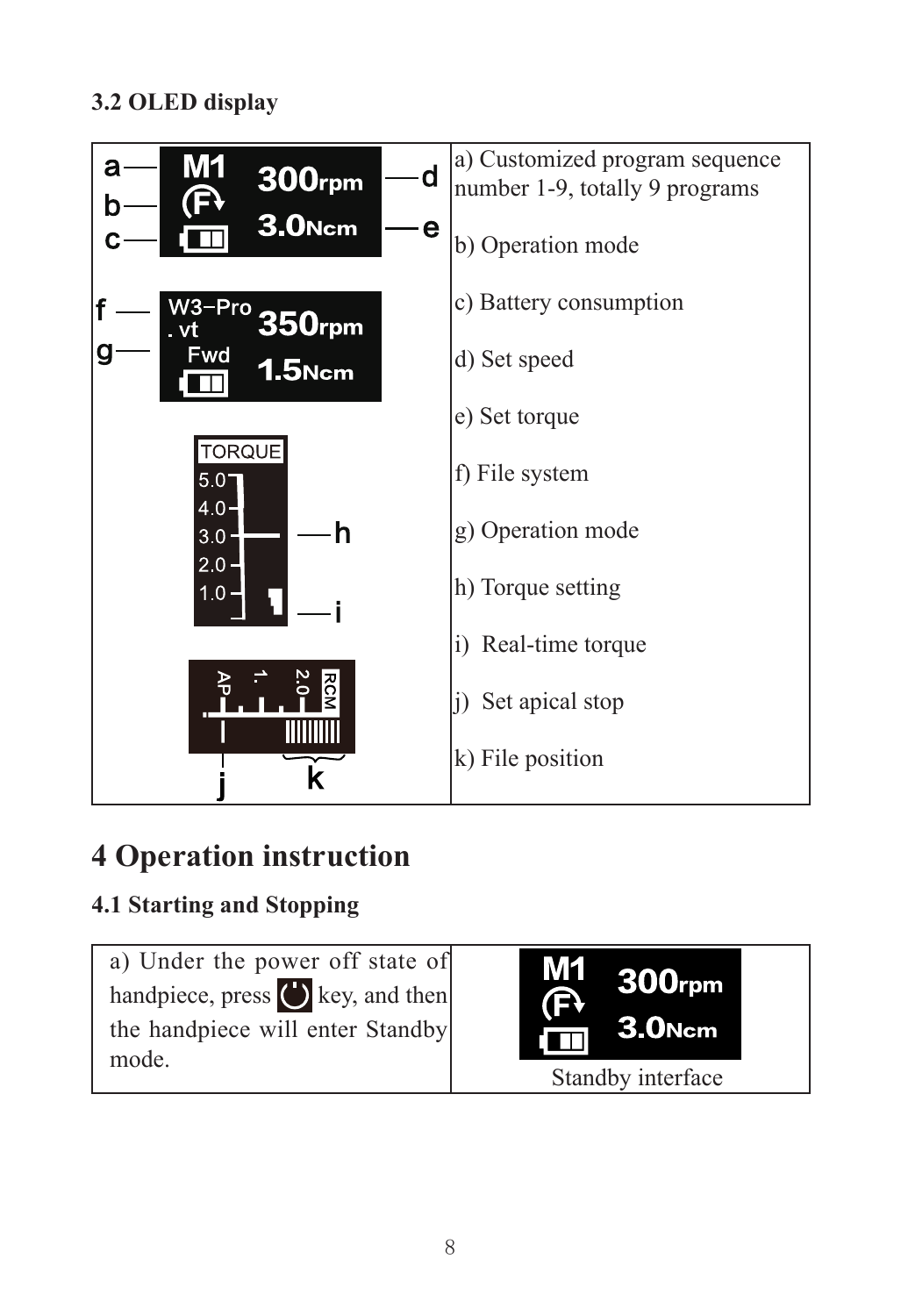

#### **4.2 Selecting memory**



#### **4.3 Speed setting, torque setting, and operation mode setting**

Under standby state, short press key  $\boxed{\mathbf{S}}$  to enter speed setting, torque setting, and operation mode setting interfaces.

In setting interface, it will automatically back to Standby interface after 5s without operation. Press  $\binom{1}{k}$  key to enter Standby interface.

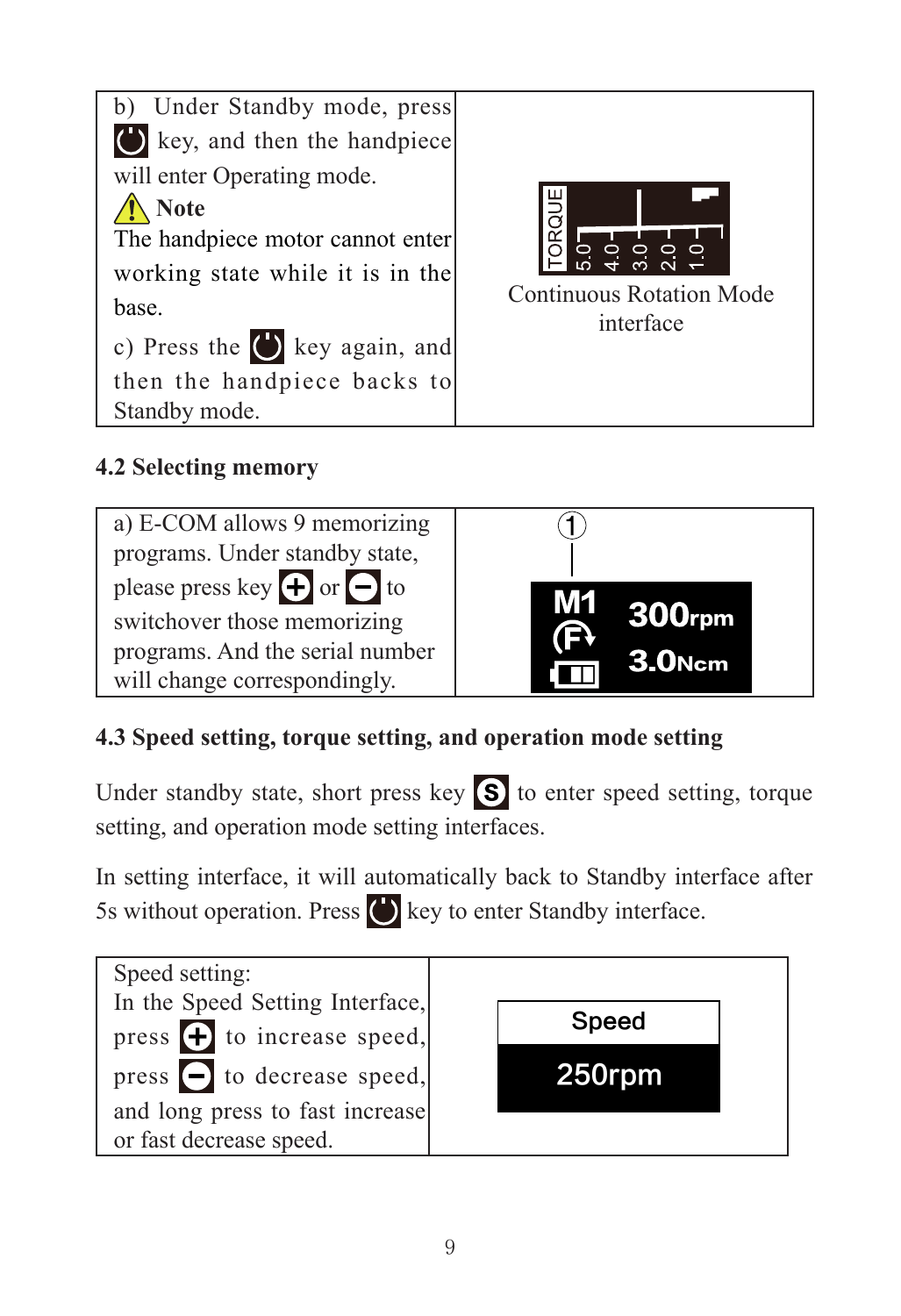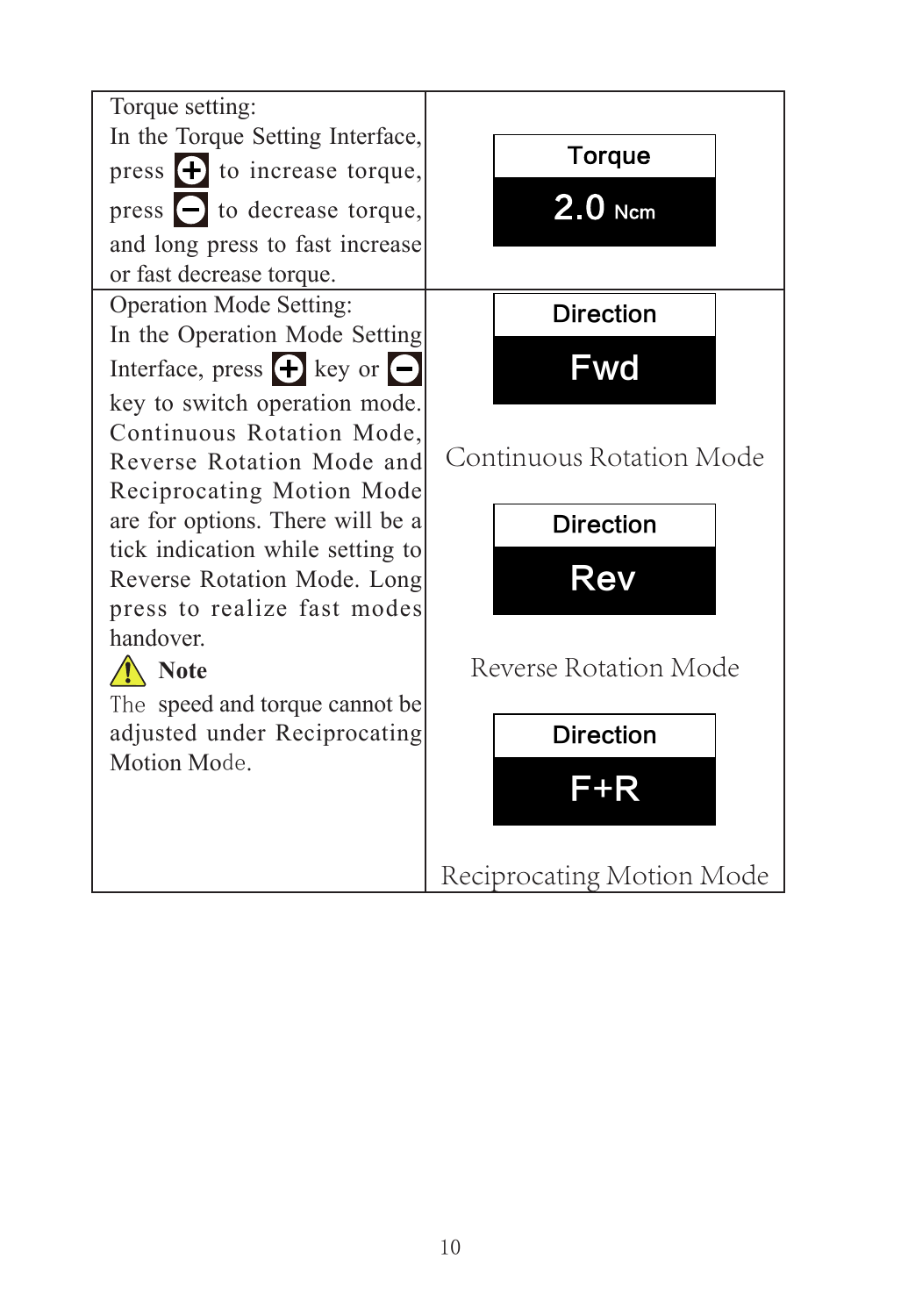#### **4.4 Preset programs**



#### **4.5 Battery Charging**

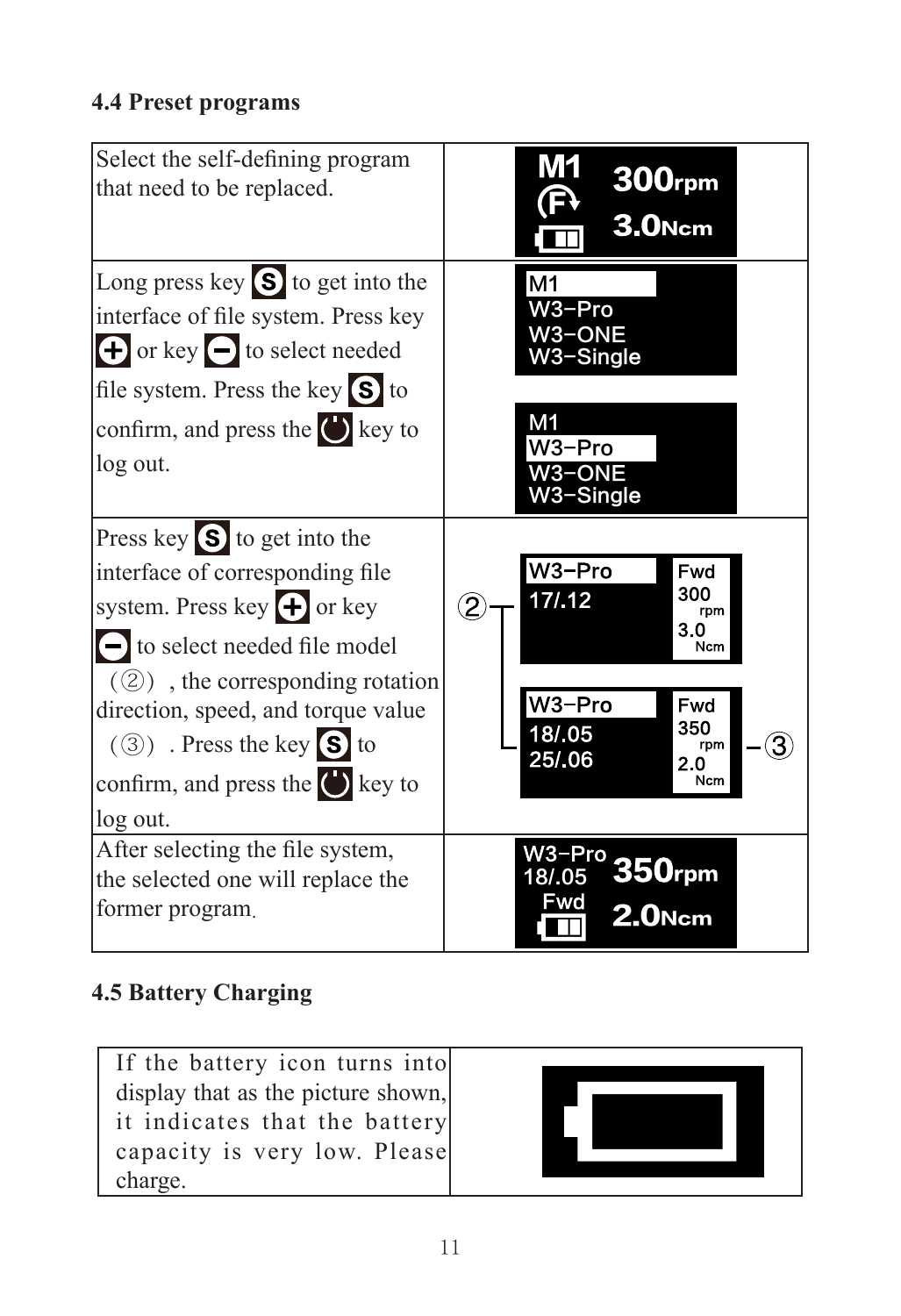

#### **4.6 Contra-angle calibration setting**

After replacement of contra-angle, the contra-angle shall be calibrated before use. In Standby Interface, first long press setting key  $\Box$  and then long press  $\left( \cdot \right)$  for 2s to enter Calibration Interface of contraangle. After 15s's countdown, the interface of successful calibration will appear. Five more seconds later, it will switch to Standby Interface.



#### **4.7 Power-off**

In Standby Interface, the handpiece would automatically shut down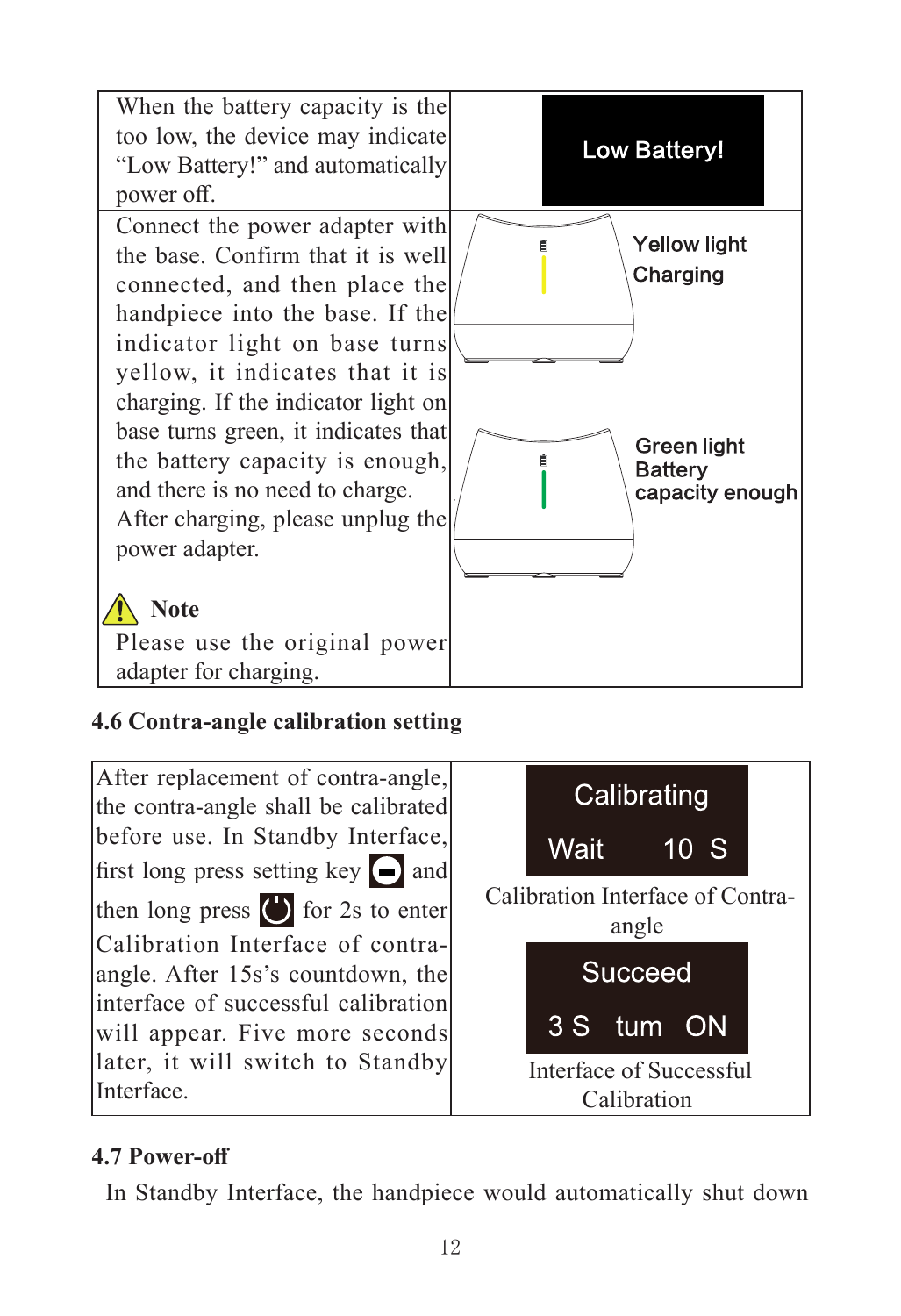after 3 minutes without any button-pressing operation. The handpiece will also automatically shut down while it is put into the charging base. In Standby Interface, long press setting key  $\Box$ , and then long press Adjusting key  $\leftarrow$ , finally the device will automatically shut down 2s later.

#### **4.8 Protective function of automatic reverse**

During operation, if the load value exceeds the preset torque value, the file rotation mode will automatically change to Reverse Mode. And the file would return to normal rotation mode when the load is below the preset torque value again.



a) Clockwise rotation

Load value is lower than preset torque value

b) Counterclockwise rotation

Load value is higher than preset torque value

c) Clockwise rotation

Load value is lower than preset torque value again

### **Note**

a) Protective function of automatic reverse is ONLY suitable for Continuous Rotation Mode.

b) This function is forbidden under Reciprocating Motion Mode and Reverse Rotation Mode.

c) When the handpiece battery indicator indicates a low battery capacity, the low battery capacity is insufficient to support the handpiece to reach the limit torque value, that is, the auto-reverse function will not work properly. Please charge it in time.

d) If the motor is under load all the time, the machine may stop automatically as a result of overheat protection. If it happens, turn off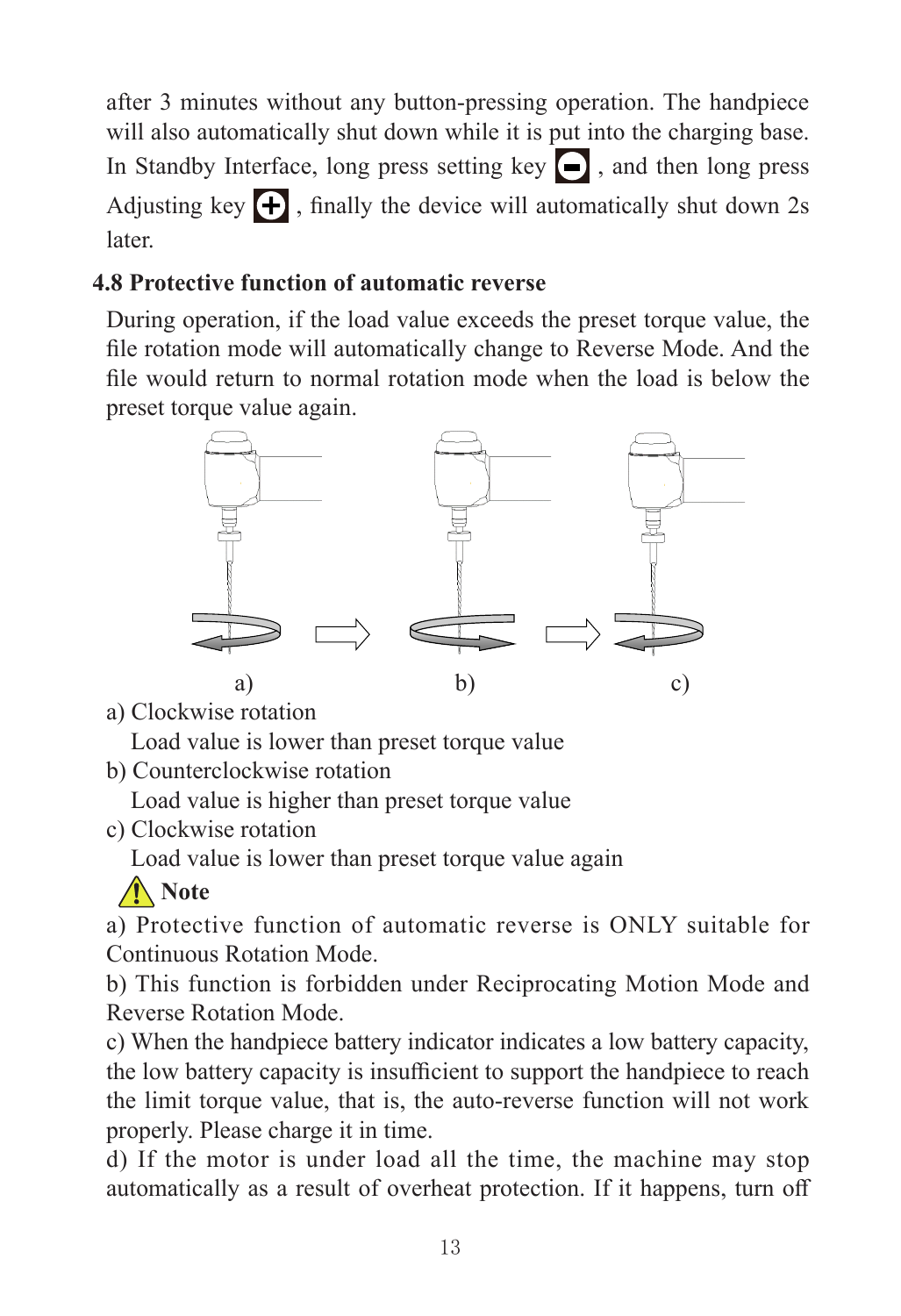the handpiece for a while until the temperature drops.

## **5 Oiling of contra-angle**

Only the original oil injection nozzle can be used for oiling of contraangle. After disinfection of contra-angle and before sterilization, oiling should be conducted under high pressure and high temperature.

1.Firstly, screw the injecting nozzle into jet of oil bottle. (Around 10 circles)

2.Next, plug the nozzle into the end part of contra-angle, and then grease the contra-angle for 2-3s till the oil flow out of contra-angle head part.

3.Vertically place the end part of contra-angle or tilt the contra-angle to let go the redundant oil under gravity.

### **Warnings**

Handpiece cannot be filled with oil.

## **Cautions**

a.To avoid the contra-angle from flying out for the pressure, use hand to safely hold the contra-angle while greasing.

b.Do not use a swirling nozzle. Swing nozzle can only be used for injection of gas, not for oiling.



## **6 Cleaning and Sterilization**

#### **6.1 Foreword**

For hygiene and sanitary safety purposes, the contra-anglemust be cleanedand sterilized before each usage to prevent any contamination.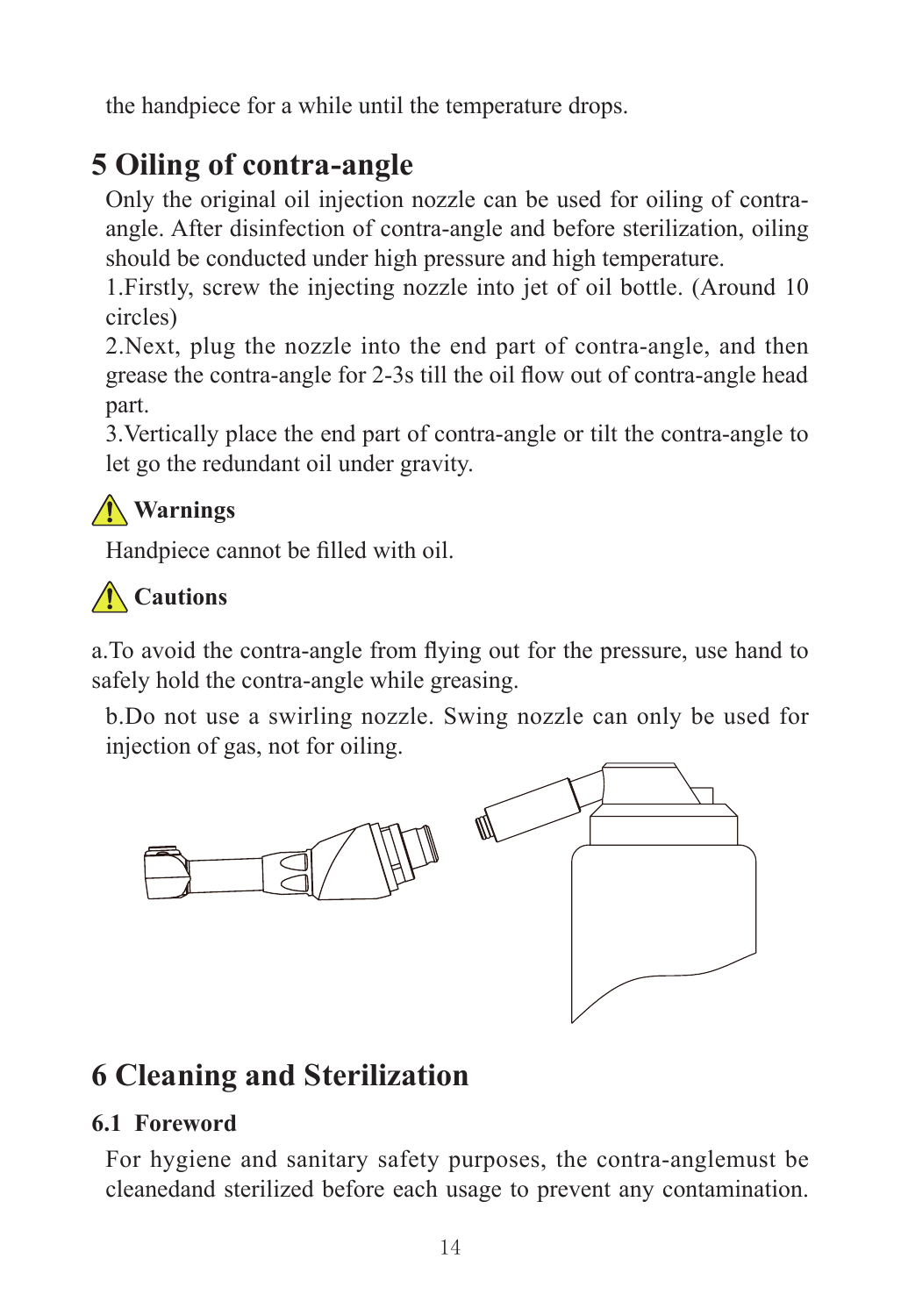This concerns the first use, as well as all subsequent uses.

#### **6.2 General recommendations**

6.2.1 Use only a Medical multienzyme detergent(Protease, phospholipase, etc.) which is approved for its efficacy (VAH/DGHMlisting, CE marking, FDA and Health Canada approval) and in accordance with the DFU of the detergent manufacturer.

6.2.3 Do not place the contra-angle in a disinfectant solution or in an ultrasonic bath.

Do not use chloride detergent materials.

6.2.4 Do not use bleach or chloride disinfectant materials.

6.2.5 For your own safety, please wear personal protective equipment (gloves, glasses, mask).

6.2.6 The user is responsible for the sterility of the product for the first cycle and each further usage as well as for the usage of damaged or dirty instruments where applicable after sterility.

6.2.7 The water quality has to be convenient to the local regulations especially for the last rinsing step or with a washer-disinfector.

6.2.8 Do not sterilize the motor handpiece, the AC adapter or the charding base. After each use, all the objects that were in contact with infectious agents should be cleaned using towels impregnated with a detergent solution (a bactericidal, fungicidal and aldehyde free solution) approved by VAH/DGHM-listing, CE marking, FDA and Health Canada.

6.2.9 To sterilize the endodontic files, refer to the manufacturer's instructions for use.

6.2.10 The contra-angle needs to be lubricated after cleaning but before sterilization.

| l# | Operation   | Operating Mode       | Warning |
|----|-------------|----------------------|---------|
|    | Preparation | Remove the contra-   |         |
|    |             | angle from handpiece |         |
|    |             | and charging base.   |         |

#### **6.3 Step-by-Step Procedure**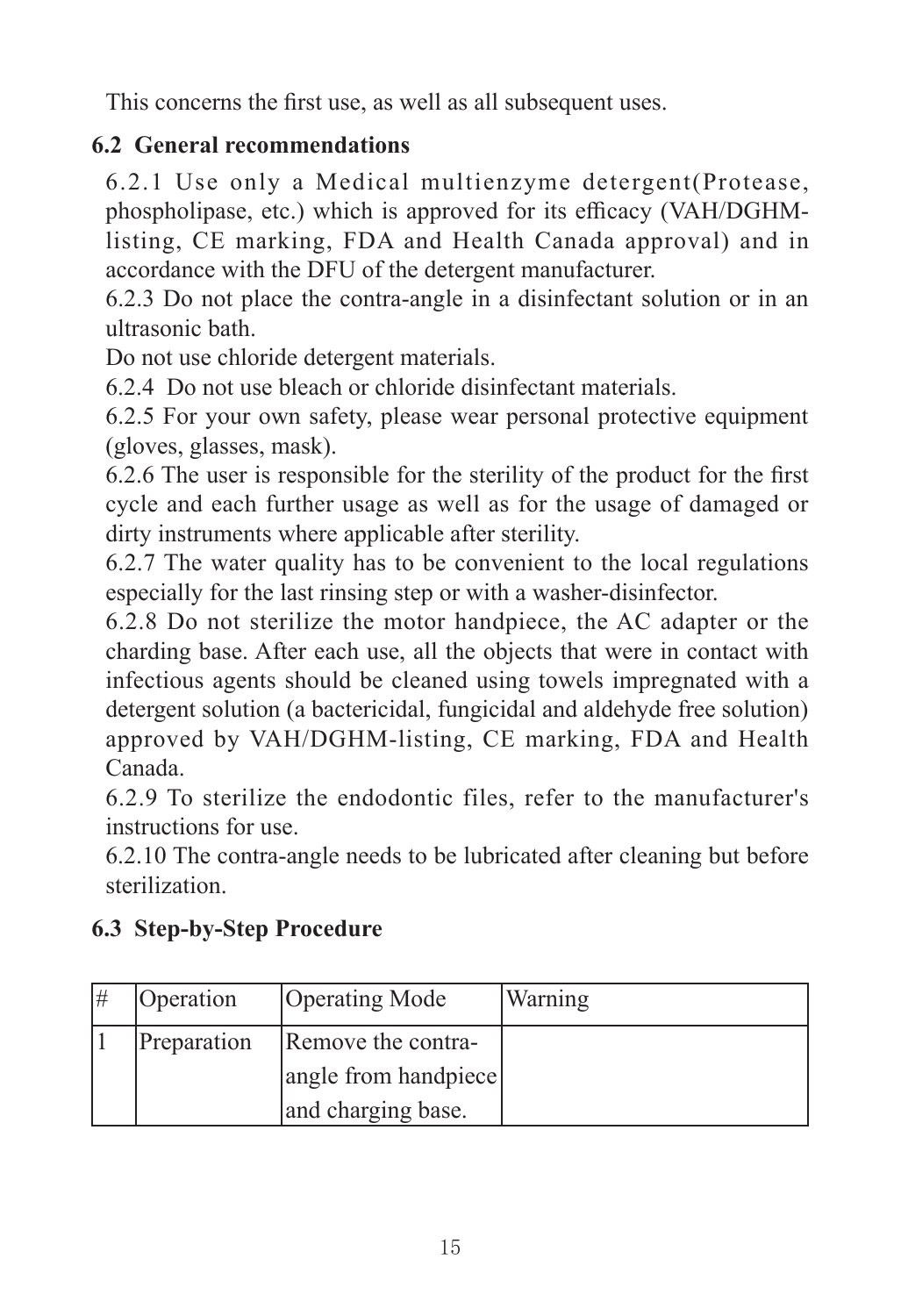| $\overline{2}$ | Manual       | For 5 minutes, rinse              | Use a cleaning tool (brush).                               |
|----------------|--------------|-----------------------------------|------------------------------------------------------------|
|                | cleaning(    | and                               | In order to clean faster and                               |
|                |              | Contra-angle, brush under running | more effective, use only                                   |
|                | $etc.$ )     | deionized water (DI),             | a Medical multienzyme                                      |
|                |              | or                                | detergent (Protease,                                       |
|                |              | water that has this               | phospholipase, etc.) which<br>is approved for its efficacy |
|                |              | degree of purity                  | (VAH/DGHM-listing, CE                                      |
|                |              | $(<38^{\circ}C$                   | marking, FDA and Health                                    |
|                |              | $(100.4^{\circ}F)$ ).             | Canada approval) and follow                                |
|                |              | Remove any liquid                 | instructions and observe                                   |
|                |              | residues (ultra-                  | concentrations given by the                                |
|                |              | absorbent                         | detergent manufacturer.                                    |
|                |              | cloth, particle-free              |                                                            |
|                |              | compressed air).                  |                                                            |
| $\overline{3}$ | Automated    | Put the contra-angle              | - Avoid any contact between                                |
|                | Cleaning     | into the washer                   | the contra-angle and any                                   |
|                | with washer- | disinfector (Ao value             | instruments, kits, supports or                             |
|                | disinfector  | $>3000$ or, at least 5            | container.                                                 |
|                |              | min at $90^{\circ}$ C/194°F)      | - Follow instructions and                                  |
|                |              |                                   | observe concentrations given                               |
|                |              |                                   | by the manufacturer (see also                              |
|                |              |                                   | general recommendations).                                  |
|                |              |                                   | - Use only approved washer-                                |
|                |              |                                   | disinfector according to EN                                |
|                |              |                                   | ISO 15883, maintain and                                    |
|                |              |                                   | calibrate it regularly.                                    |
|                |              |                                   | - Make sure contra-angle, is                               |
|                |              |                                   | dry before moving to the next                              |
|                |              |                                   | step.                                                      |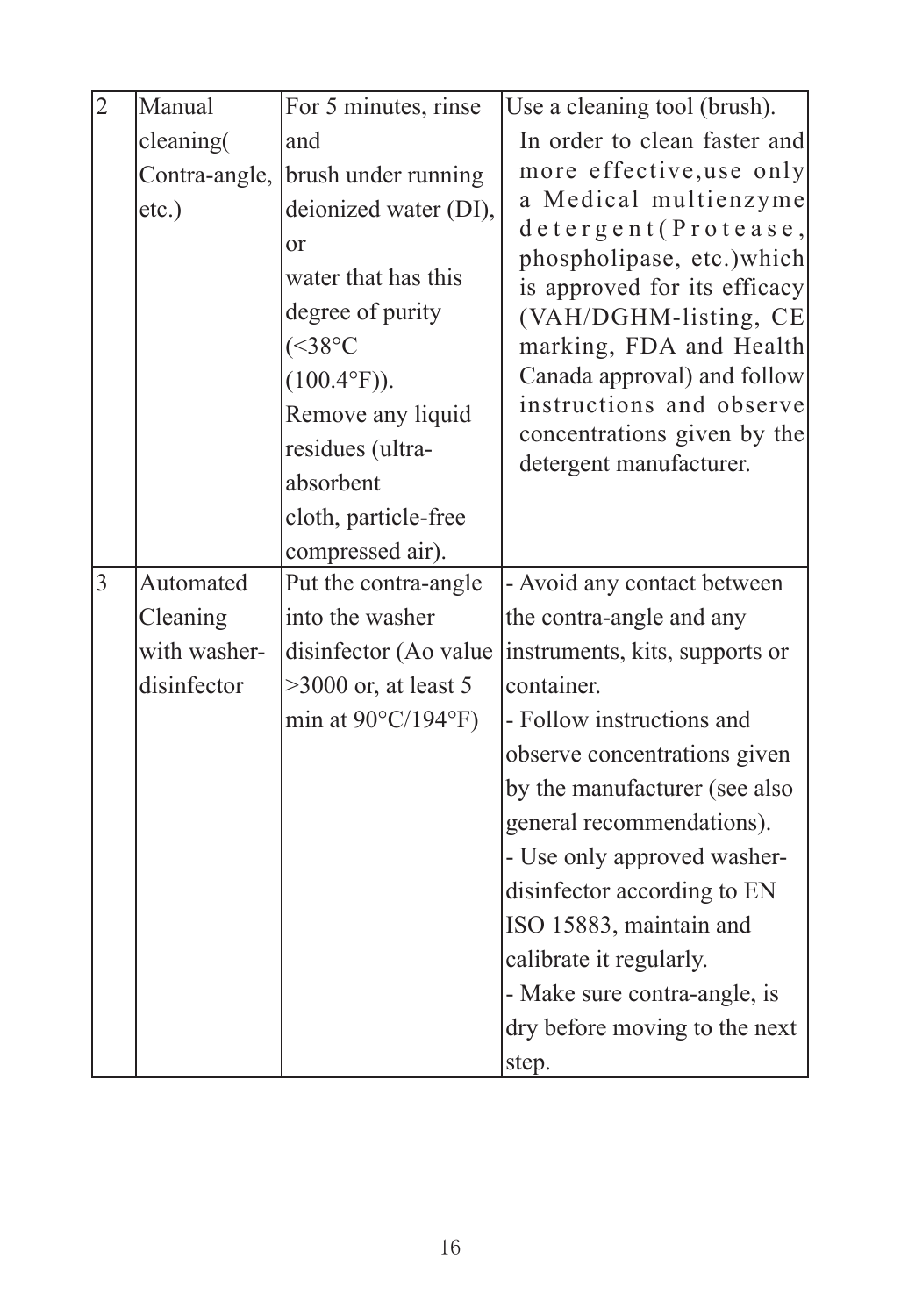| $\overline{4}$ | Inspection | Inspect the contra- | - Dirty contra-angle must be                      |
|----------------|------------|---------------------|---------------------------------------------------|
|                |            | angle and sort out  | cleaned                                           |
|                |            | those with defects. | - Lubricate the contra-angle                      |
|                |            |                     | with an adequate spray before                     |
|                |            |                     | packaging.                                        |
| 5              | Packaging  | Pack the contra-    | - Check the validity period                       |
|                |            |                     | angle in "Sterilization of the pouch given by the |
|                |            | pouches".           | manufacturer to determine the                     |
|                |            |                     | shelf life.                                       |
|                |            |                     | - Use packaging which is                          |
|                |            |                     | resistant to a temperature                        |
|                |            |                     | up to $141^{\circ}$ C (286°F) and in              |
|                |            |                     | accordance with EN ISO                            |
|                |            |                     | 11607.                                            |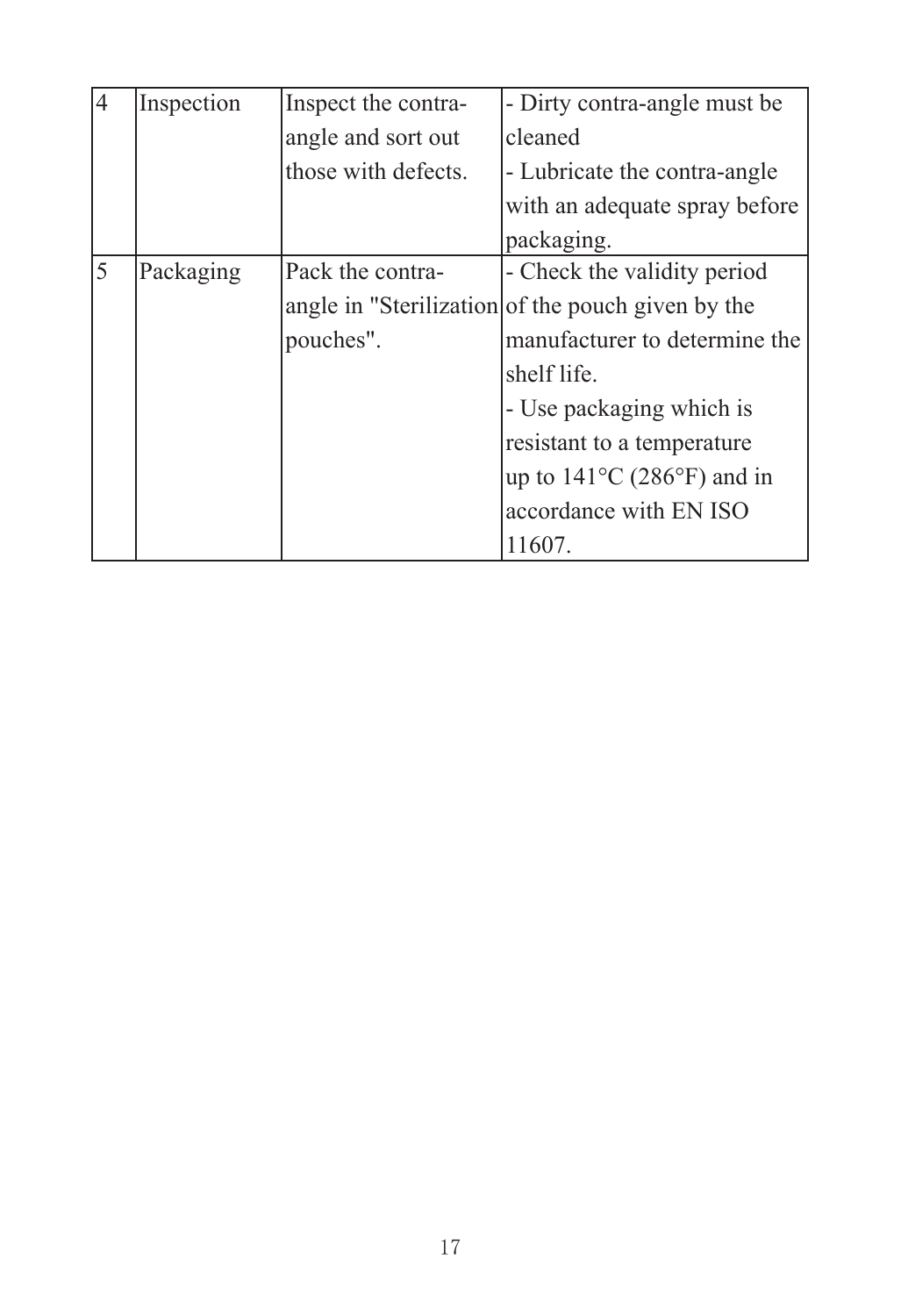| 6 | Sterilization | Steam sterilization    | - Use only autoclaves that are  |
|---|---------------|------------------------|---------------------------------|
|   |               | at 134°C, 2.0bar-      | matching the requirements of    |
|   |               | 2.3bar(0.20Mpa-        | EN 13060, EN 285.               |
|   |               | $0.23MPa$ , for 4      | - Use a validated sterilization |
|   |               | minutes.               | procedure according to ISO      |
|   |               |                        | 17665.                          |
|   |               |                        | - Respect the maintenance       |
|   |               |                        | procedure of the autoclave      |
|   |               |                        | device given by the             |
|   |               |                        | manufacturer.                   |
|   |               |                        | - Use only this recommended     |
|   |               |                        | sterilization procedure.        |
|   |               |                        | - Control the efficiency        |
|   |               |                        | (packaging integrity, no        |
|   |               |                        | humidity, color change          |
|   |               |                        | of sterilization indicators,    |
|   |               |                        | physico-chemical integrators,   |
|   |               |                        | digital records of cycles       |
|   |               |                        | parameters).                    |
|   |               |                        | - Maintain traceability of      |
|   |               |                        | procedure records.              |
| 7 | Storage       | Keep the contra-       | - Sterility cannot be           |
|   |               | angle in sterilization | guaranteed if packaging is      |
|   |               | packaging in a         | open, damaged or wet.           |
|   |               | dry and clean          | - Check the packaging and       |
|   |               | environment.           | the contra-angle before using   |
|   |               |                        | it (packaging integrity, no     |
|   |               |                        | humidity and validity period).  |
|   |               |                        |                                 |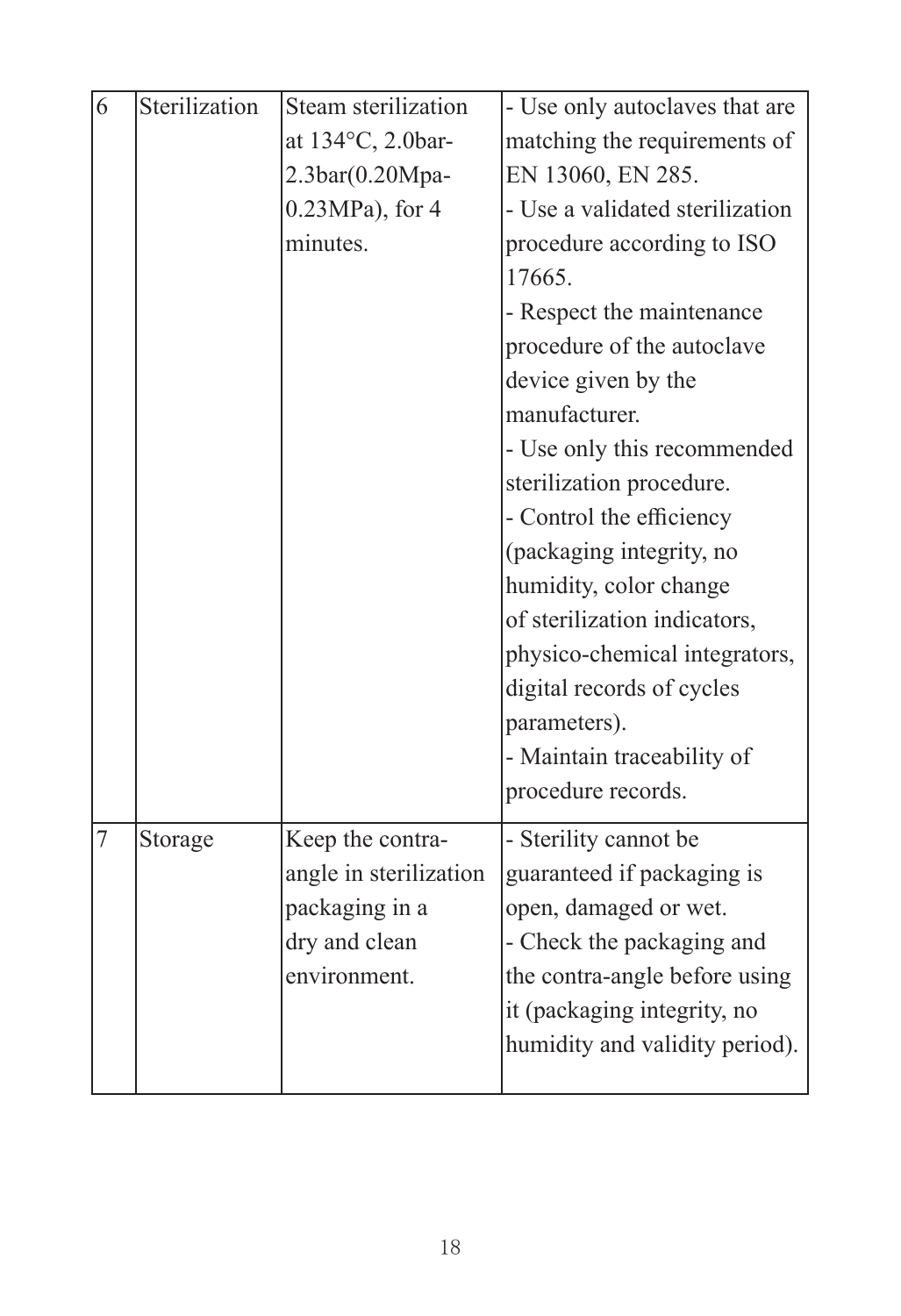## **7 Troubleshooting**

| Failure                                     | Possible cause                        | Solutions               |
|---------------------------------------------|---------------------------------------|-------------------------|
| There is continuous                         | The continuous beep                   | Stop the handpiece and  |
| beep sounds after                           | sound is indicating that              | change the operating    |
| starting the handpiece.                     | the handpiece is under                | mode to Continuous      |
|                                             | reverse rotation state.               | Rotation Mode.          |
| Contra-angle                                | 1. Calibration failure                | 1. Recalibration.       |
| calibration failure.                        | caused by strong                      |                         |
|                                             | resistance of contra-                 | 2. Clean the contra-    |
|                                             | angle.                                | angle, and recalibrate  |
|                                             |                                       | after oil injection.    |
| After plugging the                          | The power adapter is                  | Check whether the       |
| handpiece into charging not well connected. |                                       | power adapter is well   |
| base, the charging                          |                                       | connected.              |
| indicator does not light.                   |                                       |                         |
| After plugging the                          | 1. The handpiece is not               | Plug the handpiece in   |
| handpiece into charging in place.           |                                       | place.                  |
| base, the charging                          |                                       |                         |
| indicator does not turn                     | 2. The handpiece is                   |                         |
| to yellow.                                  | fully charged.                        |                         |
| The time of endurance                       | Battery capacity                      | Please contact          |
| becomes shorter after                       | becomes smaller.                      | local distributor or    |
| charging.                                   |                                       | manufacturer.           |
| The continuously                            | Incorrect specification               | <b>Choose Reverse</b>   |
| rotating file is stuck at                   | setting.                              | Rotation Mode, start    |
| the root canal.                             |                                       | the handpiece, and take |
|                                             | Too high load torque of the file out. |                         |
|                                             | file.                                 |                         |

### **8 Storage, maintenance and transportation**

#### **8.1 Storage**

8.1.1 This equipment should be stored in a room where the relative humidity is 10% ~ 93%, atmospheric pressure is 70kPa to106kPa, and the temperature is  $-20\degree C \sim +55\degree C$ .

8.1.2 Avoid the storage in a too hot condition. High temperature will shorten the life of electronic components, damage battery, reshape or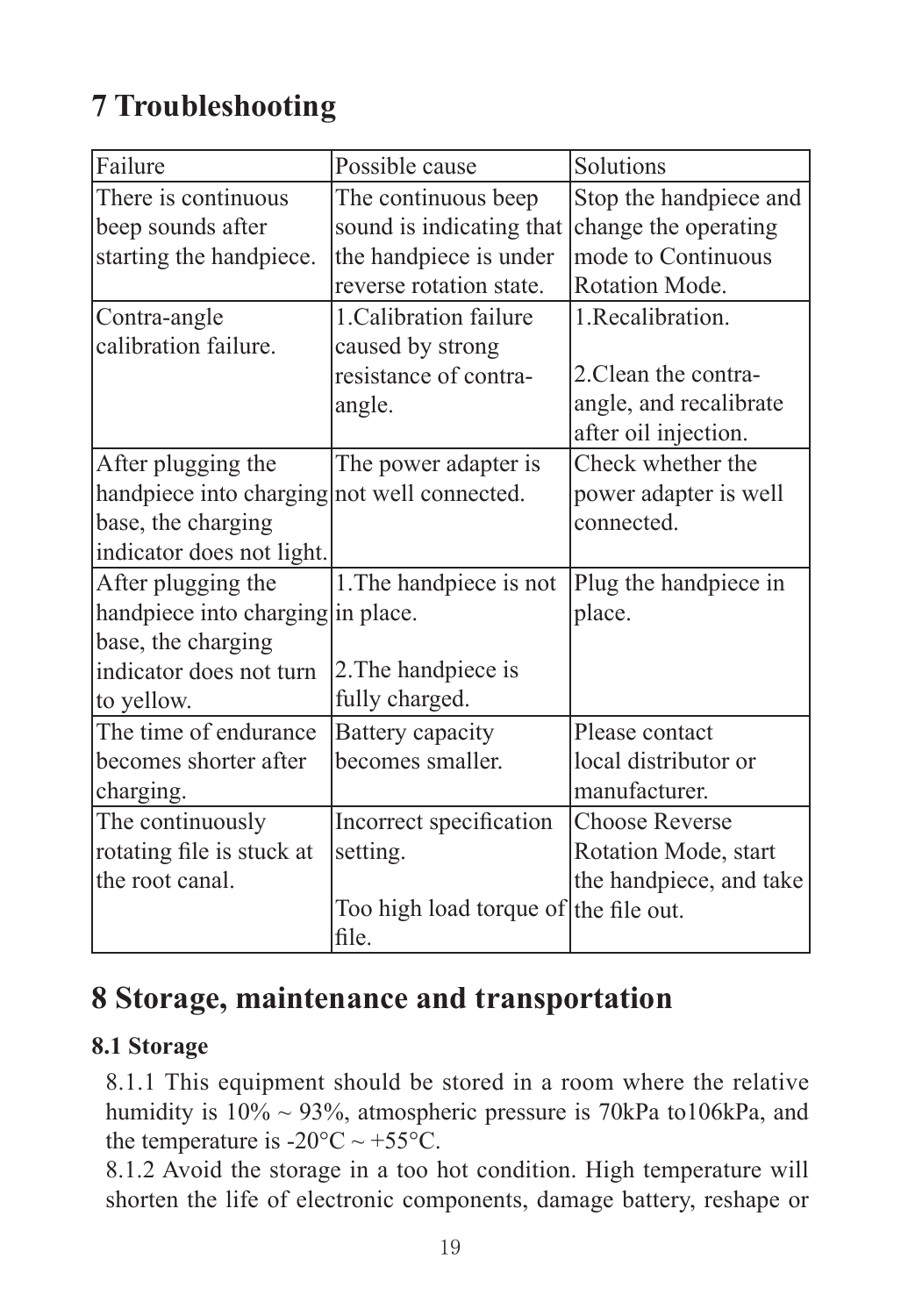melt some plastic.

8.1.3 Avoid the storage in a too cold condition. Otherwise, when the temperature of the equipment increases to a normal level, there will be dew that will possibly damage PCB board.

#### **8.2 Maintenance**

8.2.1 This device do not include accessories for repair usage, the repair should be carried out by authorized person or authorized after service center.

8.2.2 Keep the equipment in a dry storage condition.

8.2.3 Do not throw, beat or shock the equipment.

8.2.4 Do not smear the equipment with pigments.

#### **8.3 Transportation**

8.3.1 Excessive impact and shake should be prevented in transportation. Lay it carefully and lightly and don't invert it.

8.3.2 Don't put it together with dangerous goods during transportation.

8.3.3 Avoid solarization and getting wet in rain and snow during transportation.

## **9 Environmental protection**

Please dispose according to the local laws.

## **10 After service**

From the date this equipment has been sold, based on the warranty card, we will repair this equipment free of charge if there are quality problems. Please refer to the warranty card for the warranty period.

## **11 Symbol instruction**



**CE** 0197 CE marked product Follow instructions for use



 $IPXO$  Ordinary equipment  $\boxed{SN}$  serial number



Date of manufacture **MAN** Manufacturer



Type BF applied







part class II equipment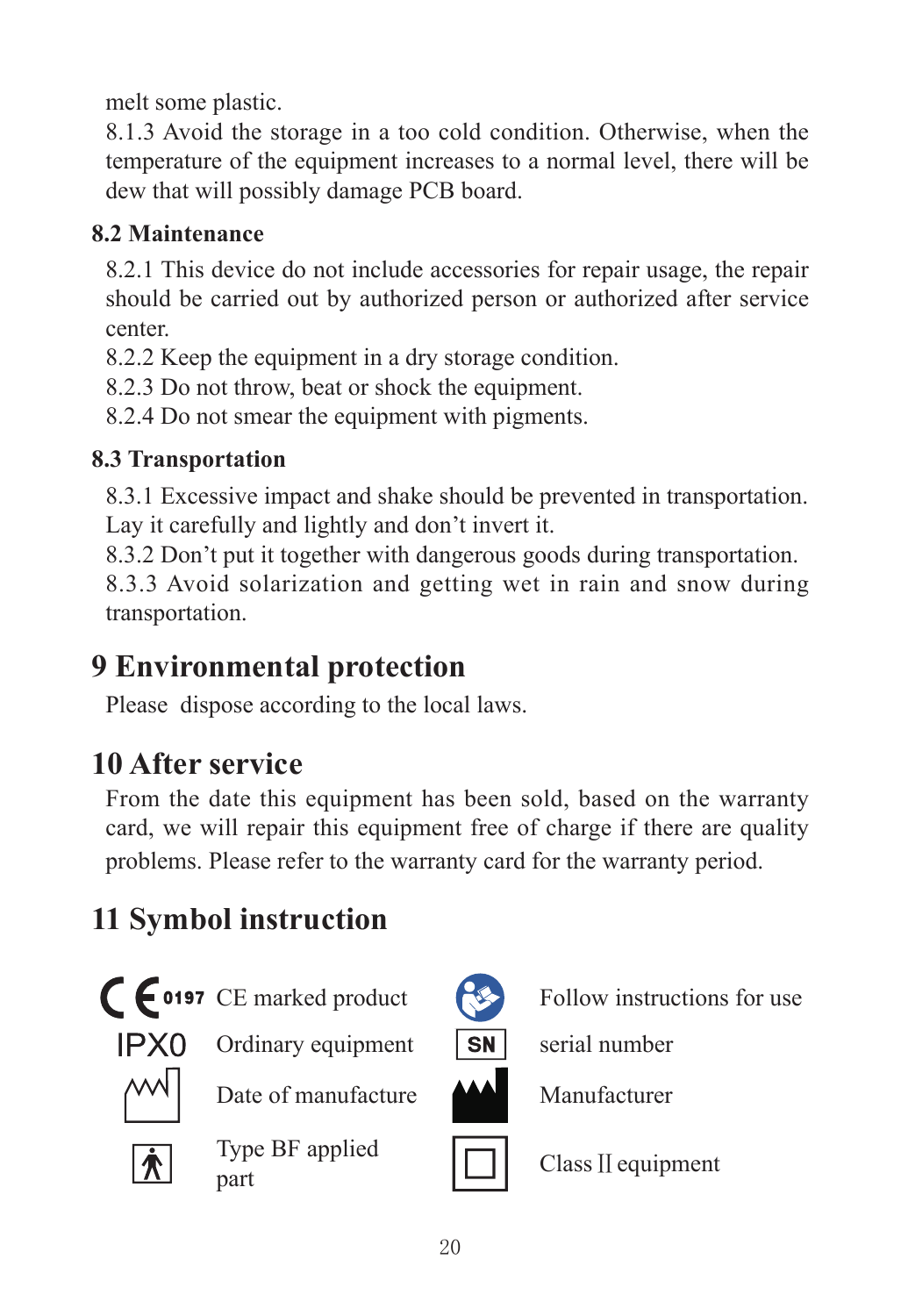

## **12 Statement**

All rights of modifying the product are reserved to the manufacturer without further notice. The pictures are only for reference. The final interpretation rights belong to GUILIN WOODPECKER MEDICAL INSTRUMENT CO., LTD. The industrial design, inner structure, etc, have claimed for several patents by WOODPECKER, any copy or fake product must undertake legal responsibilities.

## **13 European authorized representative**

#### MedNet GmbH Borkstrasse 10 48163 Muenster Germany **14 EMC-Declaration of comformity**

The device has been tested and homologated in accordance with EN 60601-1-2 for EMC. This does not guarantee in any way that this device will not be effected by electromagnetic interference Avoid using the device in high electromagnetic environment.

#### **Technical Description Concerning Electromagnetic Emission**

**Table 1: Declaration - electromagnetic emissions**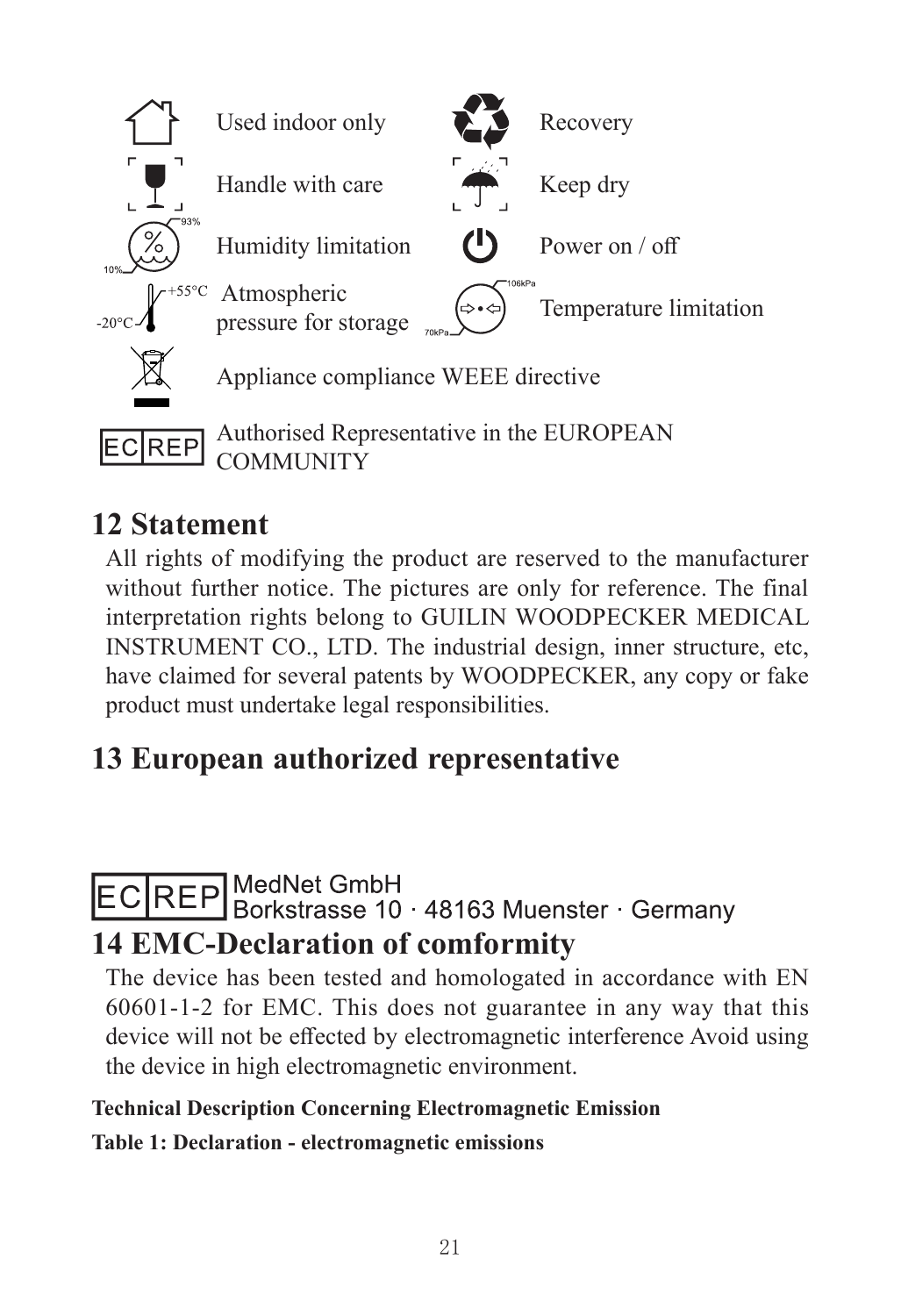|                                                              |                                                           | Guidance and manufacturer's declaration - electromagnetic emissions                                                                                                                                    |  |
|--------------------------------------------------------------|-----------------------------------------------------------|--------------------------------------------------------------------------------------------------------------------------------------------------------------------------------------------------------|--|
| that it is used in such an environment.                      |                                                           | The model E-COM is intended for use in the electromagnetic environment<br>specified below. The customer or the user of the model E-COM should assure                                                   |  |
| Emissions test                                               | Compliance<br>Electromagnetic environment -<br>guidance   |                                                                                                                                                                                                        |  |
| RF emissions<br>CISPR <sub>11</sub>                          | Group 1                                                   | The model E-COM uses RF<br>energy only for its internal<br>function. Therefore, its<br>RF emissions are very low<br>and are not likely to cause<br>any interference in nearby<br>electronic equipment. |  |
| RF emissions<br>CISPR11                                      | Class B                                                   | The model E-COM is suitable<br>for used in all establishments,                                                                                                                                         |  |
| Harmonic emissions<br>IEC 61000-3-2                          | including domestic<br>Class A<br>establishments and those |                                                                                                                                                                                                        |  |
| Voltage fluctuations /<br>flicker emissions<br>IEC 61000-3-3 | Complies                                                  | directly connected to the public<br>low-voltage power supply<br>network that supplies buildings<br>used for domestic purposes.                                                                         |  |

#### **Technical Description Concerning Electromagnetic Immunity**

#### **Table 2: Guidance & Declaration - electromagnetic immunity**

|                                         |                                                | Guidance & Declaration — electromagnetic immunity |                                                                            |  |
|-----------------------------------------|------------------------------------------------|---------------------------------------------------|----------------------------------------------------------------------------|--|
|                                         |                                                |                                                   | The model E-COM is intended for use in the electromagnetic environment     |  |
|                                         |                                                |                                                   | specified below. The customer or the user of the model E-COM should assure |  |
| that It is used in such an environment. |                                                |                                                   |                                                                            |  |
| Immunity test                           | <b>IEC 60601</b>                               | Compliance level                                  | Electromagnetic                                                            |  |
|                                         | test level                                     |                                                   | environment - guidance                                                     |  |
| Electrostatic                           | $\pm$ 8kV contact                              | $\pm 8kV$ contact                                 | Floors should be wood,                                                     |  |
| discharge (ESD)                         | $\pm 2, \pm 4, \pm 8,$                         |                                                   | $\pm 2, \pm 4, \pm 8, \pm 15$ kV concrete or ceramic tile.                 |  |
| IEC 61000-4-2                           | ±15kV air<br>If floors are covered with<br>air |                                                   |                                                                            |  |
|                                         |                                                |                                                   | synthetic material, the                                                    |  |
|                                         |                                                |                                                   | relative humidity should                                                   |  |
|                                         |                                                |                                                   | be at least $30\%$ .                                                       |  |
| Electrical fast                         | $\pm 2kV$ for power                            | $\pm 2kV$ for power                               | Mains power quality                                                        |  |
| transient/burst                         | supply lines                                   | supply lines                                      | should be that of a                                                        |  |
| IEC 61000-4-4                           | $\pm 1$ kV for Input/                          |                                                   | typical commercial or                                                      |  |
|                                         | output lines                                   |                                                   | hospital environment.                                                      |  |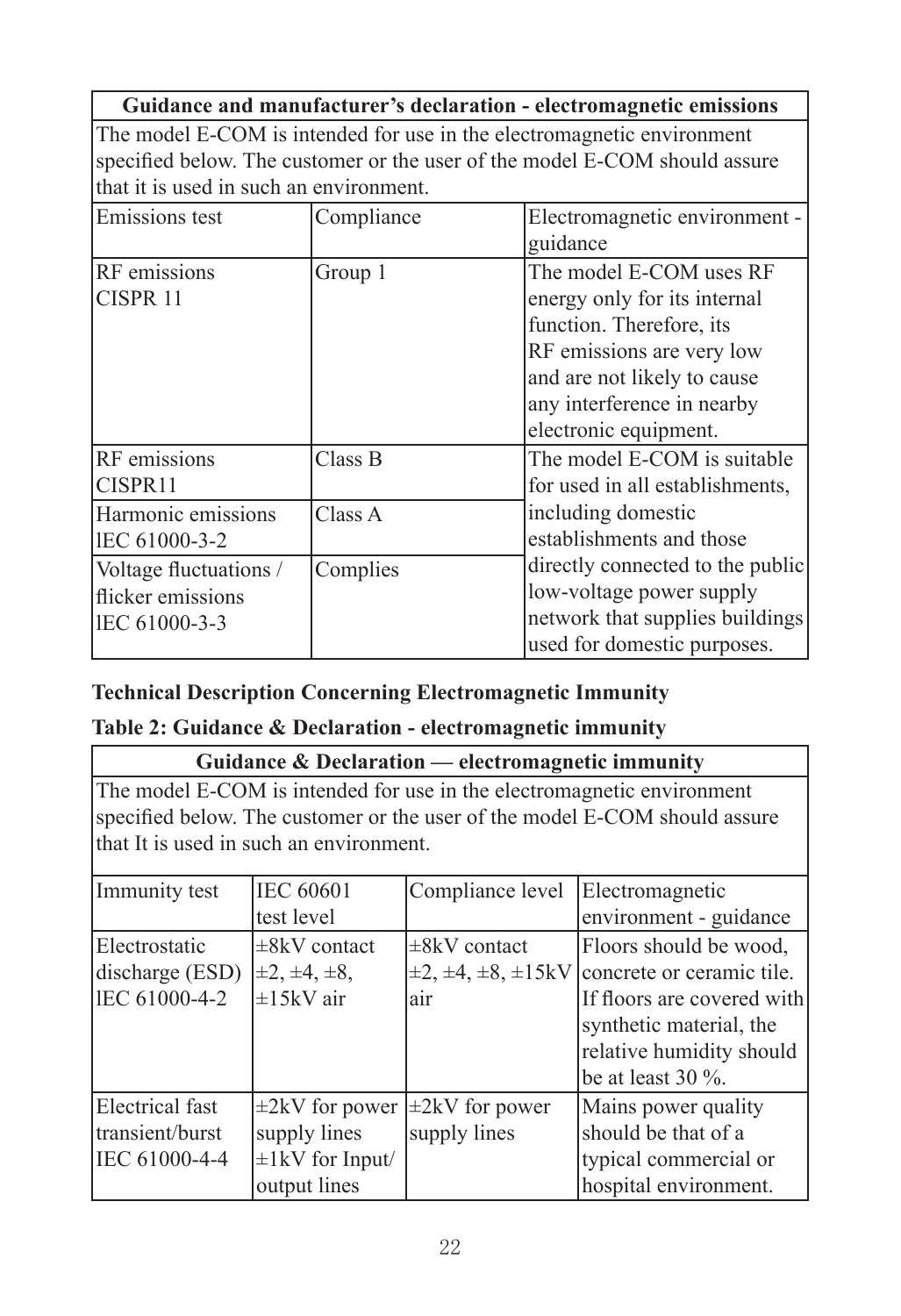| Surge                                                                               | $\pm 0.5$ , $\pm 1$ kV line | $\pm 0.5$ , $\pm 1$ kV line to | Mains power quality                      |  |  |
|-------------------------------------------------------------------------------------|-----------------------------|--------------------------------|------------------------------------------|--|--|
| IEC 61000-4-5                                                                       | to line                     | line                           | should be that of a                      |  |  |
|                                                                                     | $\pm 0.5, \pm 1, \pm 2kV$   | $\pm 0.5, \pm 1, \pm 2kV$      | typical commercial or                    |  |  |
|                                                                                     | line to earth               | line to earth                  | hospital environment.                    |  |  |
|                                                                                     |                             |                                |                                          |  |  |
| Voltage                                                                             | $<$ 5 % UT                  | $<$ 5 % UT                     | Mains power quality                      |  |  |
| dips, short                                                                         | $(>95\%$ dip in             |                                | (>95% dip in UT.) should be that of a    |  |  |
| interruptions                                                                       | UT.)                        | for 0.5 cycle                  | typical commercial or                    |  |  |
| and voltage                                                                         | for 0.5 cycle               | $<$ 5 % UT                     | hospital environment. If                 |  |  |
| variations on                                                                       | $<$ 5 % UT                  |                                | (>95% dip in UT.) the user of the models |  |  |
| power supply                                                                        | $(>95\%$ dip in             | for 1 cycle                    | E-Combine+ requires                      |  |  |
| input lines                                                                         | UT.)                        | 70% UT                         | continued operation                      |  |  |
| IEC 61000-4-11                                                                      | for 1 cycle                 | $(30\%$ dip in UT)             | during power mains                       |  |  |
|                                                                                     | 70% UT                      | for 25 cycles                  | interruptions, it is                     |  |  |
|                                                                                     | (30% dip in UT) <5% UT      |                                | recommended that the                     |  |  |
|                                                                                     | for 25 cycles               | $($ >95 % dip in UT)           | models E-Combine+                        |  |  |
|                                                                                     | $<$ 5% UT                   | for 250 cycles                 | be powered from an                       |  |  |
|                                                                                     | (>95 % dip in               |                                | uninterruptible power                    |  |  |
|                                                                                     | UT)                         |                                | supply or a battery.                     |  |  |
|                                                                                     | for 250 cycles              |                                |                                          |  |  |
| Power frequency                                                                     | 30A/m                       | 30A/m                          | Power frequency                          |  |  |
| (50/60 Hz)                                                                          |                             |                                | magnetic fields should                   |  |  |
| magnetic field                                                                      |                             |                                | be at levels characteristic              |  |  |
| IEC 61000-4-8                                                                       |                             |                                | of a typical location in                 |  |  |
|                                                                                     |                             |                                | a typical commercial or                  |  |  |
|                                                                                     |                             |                                | hospital environment.                    |  |  |
| UT is the a.c. mains voltage prior to application of the test level.<br><b>NOTE</b> |                             |                                |                                          |  |  |

#### **Table 3: Guidance & Declaration - electromagnetic immunity concerning Conducted RF & Radiated RF**

| Guidance & Declaration - Electromagnetic immunity                                                                                                                                                |  |  |  |  |
|--------------------------------------------------------------------------------------------------------------------------------------------------------------------------------------------------|--|--|--|--|
| The model E-COM is intended for use in the electromagnetic environment<br>specified below. The customer or the user of the models E-COM should assure<br>that it is used in such an environment. |  |  |  |  |
| Immunity test IEC 60601<br>Compliance Electromagnetic environment -<br>test level<br>level<br>guidance                                                                                           |  |  |  |  |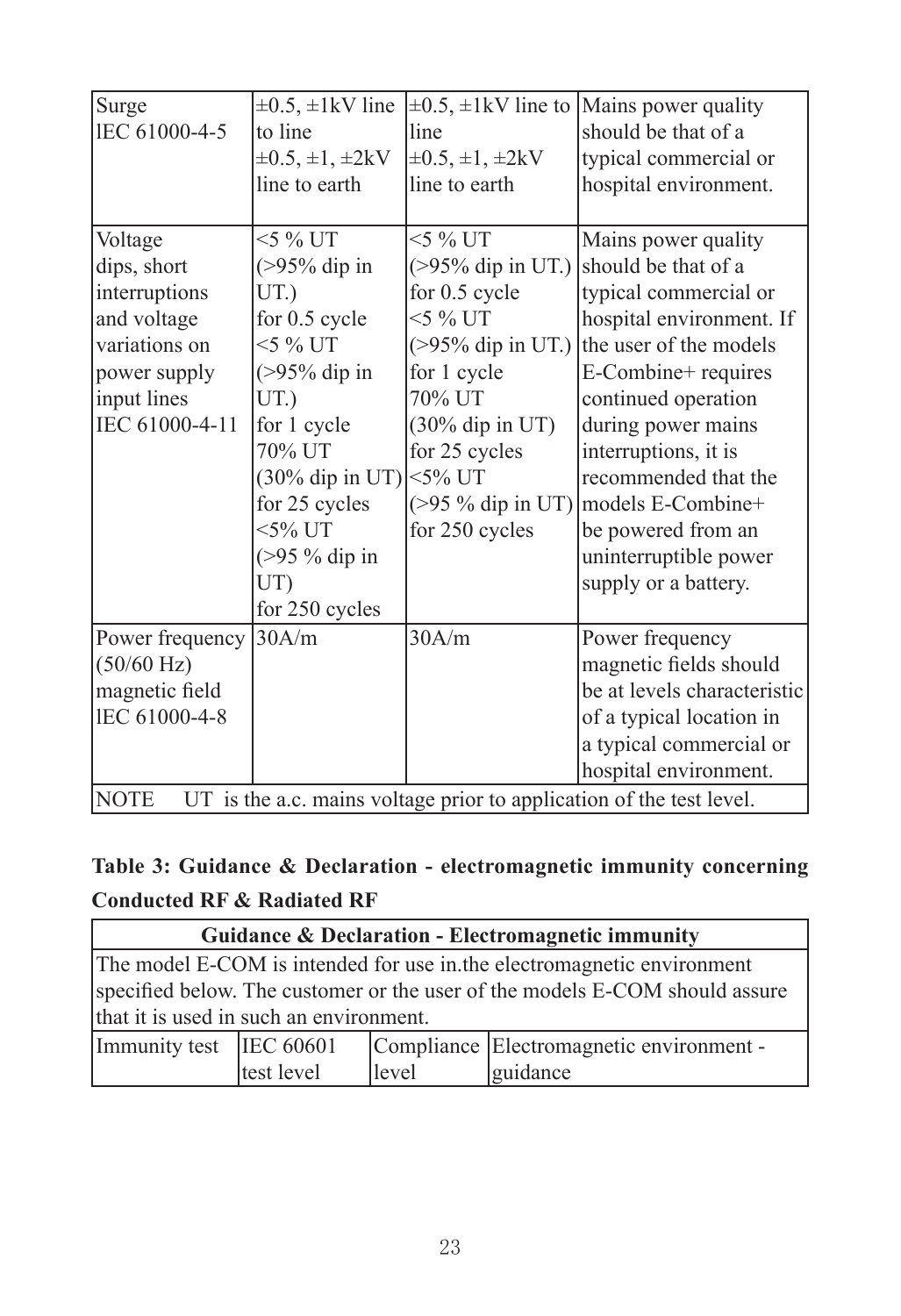| Conducted RF                   | 3 Vrms        | 3V   | Portable and mobile RF                |
|--------------------------------|---------------|------|---------------------------------------|
| IEC 61000-4-6 150 kHz to 80 6V |               |      | communications equipment should       |
| Conducted RF                   | <b>MHz</b>    | 3V/m | be used no closer to any part of      |
| IEC 61000-4-6                  | 16 Vrms       |      | the models E-COM, including           |
| Radiated RF                    | <b>ISM</b>    |      | cables, than the recommended          |
| IEC 61000-4-3                  | frequency     |      | separation distance calculated        |
|                                | band          |      | from the equation applicable to the   |
|                                | 3 V/m         |      | frequency of the transmitter.         |
|                                | 80 MHz to 2.7 |      | Recommended separation distance       |
|                                | <b>GHz</b>    |      | $d=1.2\times P1/2$                    |
|                                |               |      | $d=2\times P1/2$                      |
|                                |               |      | d=1.2×P1/2 80 MHz to 800 MHz          |
|                                |               |      | $d=2.3\times P1/2$ 800 MHz to 2.7 GHz |
|                                |               |      | where P is the maximum output         |
|                                |               |      | power rating of the transmitter       |
|                                |               |      | In watts (W) according to the         |
|                                |               |      | transmitter manufacturer and d        |
|                                |               |      | Is the recommended separation         |
|                                |               |      | distance in meters (m).               |
|                                |               |      | Field strengths from fixed RF         |
|                                |               |      | transmitters, as determined by        |
|                                |               |      | an electromagnetic site survey,a      |
|                                |               |      | should be less than the compliance    |
|                                |               |      | level in each frequency range.b       |
|                                |               |      | Interference may occur In the         |
|                                |               |      | vicinity of equipment marked with     |
|                                |               |      | the following symbol:                 |

NOTE I At 80 MHz end 800 MHz. the higher frequency range applies. NOTE 2 These guidelines may not apply in all situations. Electromagnetic propagation is affected by absorption and reflection from structures, objects and people.

a Field strengths from fixed transmitters, such as base stations for radio (cellular/ cordless) telephones and land mobile radios, amateur radio, AM and FM radio broadcast and TV broadcast cannot be predicted theoretically with accuracy. To assess the electromagnetic environment due to fixed RF transmitters, an electromagnetic site survey should be considered. If the measured field strength in the location in which the model E-COM is used exceeds the applicable RF compliance level above, the model E-Combine+ should be observed to verify normal operation. If abnormal performance is observed, additional measures may be necessary, such as reorienting or relocating the model E-COM. b Over the frequency range 150 kHz to 80 MHz, field strengths should be less than 3V/m.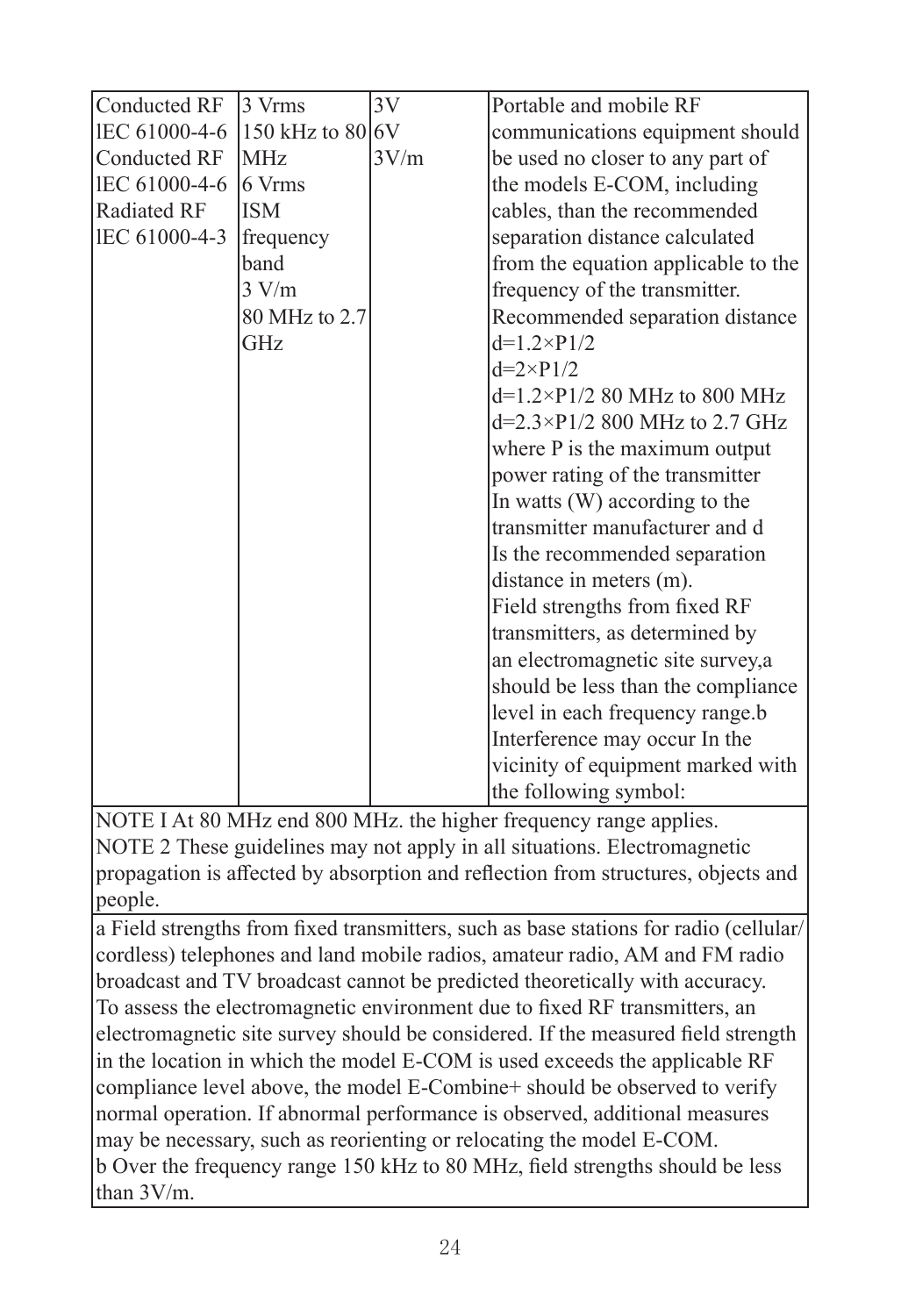**Table 4: Recommended separation distances between portable and mobile RF communications equipment and the model E-COM**

#### **Recommended separation distances between portable and mobile RF communications equipment and the model E-COM**

The model E-COM is intended for use in electromagnetic environment in which radiated RF disturbances is controlled. The customer or the user of the model E-COM can help prevent electromagnetic interference by maintaining a minimum distance between portable and mobile RF communications equipment (transmitters) and the model E-COM as recommended below, according to the maximum output power of the communications equipment.

| Rated maximum  | Separation distance according to frequency of transmitter |                                           |                                     |  |
|----------------|-----------------------------------------------------------|-------------------------------------------|-------------------------------------|--|
| output power   | m                                                         |                                           |                                     |  |
| of transmitter |                                                           | 150kHz to 80MHz 80MHz to 800MHz 800MHz to |                                     |  |
| W              | $d=1.2\times P^{1/2}$                                     | $d=1.2\times P^{1/2}$                     |                                     |  |
|                |                                                           |                                           | $2,7$ GHz<br>d=2.3×P <sup>1/2</sup> |  |
| 0,01           | 0.12                                                      | 0.12                                      | 0.23                                |  |
| 0,1            | 0.38                                                      | 0.38                                      | 0.73                                |  |
|                | 1.2                                                       | 1.2                                       | 2.3                                 |  |
| 10             | 3.8                                                       | 3.8                                       | 7.3                                 |  |
| 100            | 12                                                        | 12                                        | 23                                  |  |

For transmitters rated at a maximum output power not listed above, the recommended separation distance d in meters (m) can be estimated using the equation applicable to the frequency of the transmitter, where P is the maximum output power rating of the transmitter in watts (W) accordable to the transmitter manufacturer.

NOTE I At 80 MHz and 800 MHz. the separation distance for the higher frequency range applies.

NOTE 2 These guidelines may not apply in all situations. Electromagnetic propagation is affected by absorption and reflection from structures, objects and people.